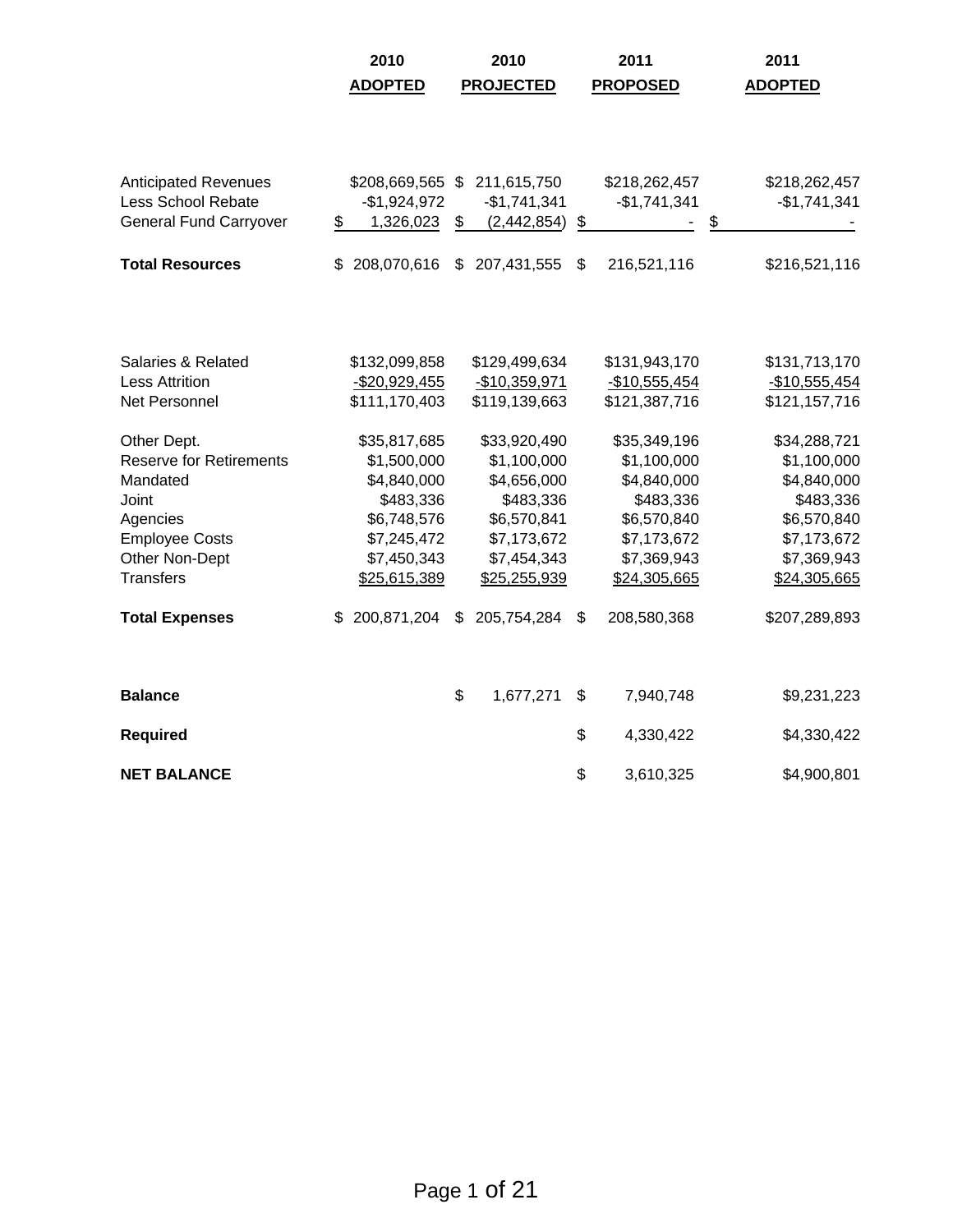| 2010           | 2010             | 2011            | 2011           |
|----------------|------------------|-----------------|----------------|
| <b>ADOPTED</b> | <b>PROJECTED</b> | <b>PROPOSED</b> | <b>ADOPTED</b> |

## **TAXES**

| <b>Real Estate</b>         | \$             | 12,255,544  | \$            | 12,588,159  | \$             | 11,958,751  | \$11,958,751  |
|----------------------------|----------------|-------------|---------------|-------------|----------------|-------------|---------------|
| Motor Vehicle              | \$             | 1,509,521   | \$            | 1,361,056   | \$             | 1,360,000   | \$1,360,000   |
| Sales Tax-City             | \$             | 112,460,075 | \$            | 117,551,711 | \$             | 132,531,363 | \$132,531,363 |
| Sales Tax-P.J.             | \$             | 8,625,608   | \$            | 5,862,060   | \$             | 5,875,000   | \$5,875,000   |
| Lease City                 | \$             | 3,930,943   | \$            | 3,447,426   | \$             | 3,450,000   | \$3,450,000   |
| Lease P.J.                 | \$             | 273,240     | \$            | 150,094     | \$             | 150,000     | \$150,000     |
| Car Rental Tax-CITY        | \$             | 905,291     | \$            | 932,206     | \$             | 935,000     | \$935,000     |
| Car Rental Tax-PJ          | \$             | 34,217      | \$            | 36,000      | \$             | 36,000      | \$36,000      |
| Room-City                  |                | 3,232,822   | \$            | 3,276,596   | \$             | 3,275,000   | \$3,275,000   |
| Room P.J.                  | \$<br>\$       | 16,000      | \$            | 20,000      | \$             | 20,000      | \$20,000      |
| Gas-City                   | \$             | 2,181,482   | \$            | 2,253,281   | \$             | 2,250,000   | \$2,250,000   |
| Gas-P.J.                   | \$             | 777,540     | \$            | 763,412     | \$             | 765,000     | \$765,000     |
| <b>County Equalization</b> | \$             | 418,062     | \$            | 491,278     | \$             | 492,000     | \$492,000     |
| <b>Liquor City</b>         |                | 434,192     | \$            | 479,467     | \$             | 480,000     | \$480,000     |
| Liquor P.J.                |                | 26,710      | \$            | 26,710      | \$             | 26,710      | \$26,710      |
| Wine                       |                | 153,961     | \$            | 153,961     | \$             | 153,961     | \$153,961     |
| <b>Beer</b>                | \$\$\$\$\$\$\$ | 1,306,578   | \$            | 1,251,389   | \$             | 1,250,000   | \$1,250,000   |
| <b>ABC Tax</b>             |                | 207,706     | \$            | 207,706     | \$             | 208,000     | \$208,000     |
| Cigarette                  |                | 2,317,156   | \$            | 2,479,769   | \$             | 2,475,000   | \$2,475,000   |
| Other Tobacco              |                | 424,254     | \$            | 424,254     | \$             | 425,000     | \$425,000     |
| Other Tobacco P.J.         | \$             | 35,737      | \$            | 40,000      | \$             | 40,000      | \$40,000      |
| Other                      | \$             | 30,000      | \$            | 30,000      | \$             | 30,000      | \$30,000      |
| <b>Total Taxes</b>         | \$             | 151,556,639 | \$            | 153,826,535 | \$             | 168,186,785 | \$168,186,785 |
| <b>LICENSE</b>             |                |             |               |             |                |             |               |
| Bus. Lic-City              | \$             | 31,074,093  | \$            | 30,100,579  | \$             | 30,100,000  | \$30,100,000  |
| Bus. Lic-P.J.              | \$             | 2,571,364   | \$            | 2,576,718   | \$             | 2,575,000   | \$2,575,000   |
| Motor Vehicle              | \$             | 525,000     | \$            | 572,453     | \$             | 572,000     | \$572,000     |
| Dog License                | \$             | 37,000      | $\frac{1}{2}$ | 37,482      | \$             | 37,000      | \$37,000      |
| <b>Total License</b>       | \$             | 34,207,457  | \$            | 33,287,232  | \$             | 33,284,000  | \$33,284,000  |
| <b>OTHER</b>               |                |             |               |             |                |             |               |
| <b>ABC Board</b>           | \$             | 69,900      | \$            | 69,900      | \$             | 70,000      | \$70,000      |
| <b>Excise Tax</b>          | \$             | 400,000     | \$            | 400,000     | \$             | 400,000     | \$400,000     |
| Oil & Gas                  | \$             | 75,000      | \$            | 62,336      | \$             | 62,000      | \$62,000      |
| <b>Federal Grants</b>      |                |             |               |             |                |             |               |
| Racing Commission          | \$             | 70,000      | $\frac{2}{3}$ | 35,427      | $\overline{P}$ | 35,000      | \$35,000      |
| <b>Total Other</b>         | \$             | 614,900     | \$            | 567,663     | \$             | 567,000     | \$567,000     |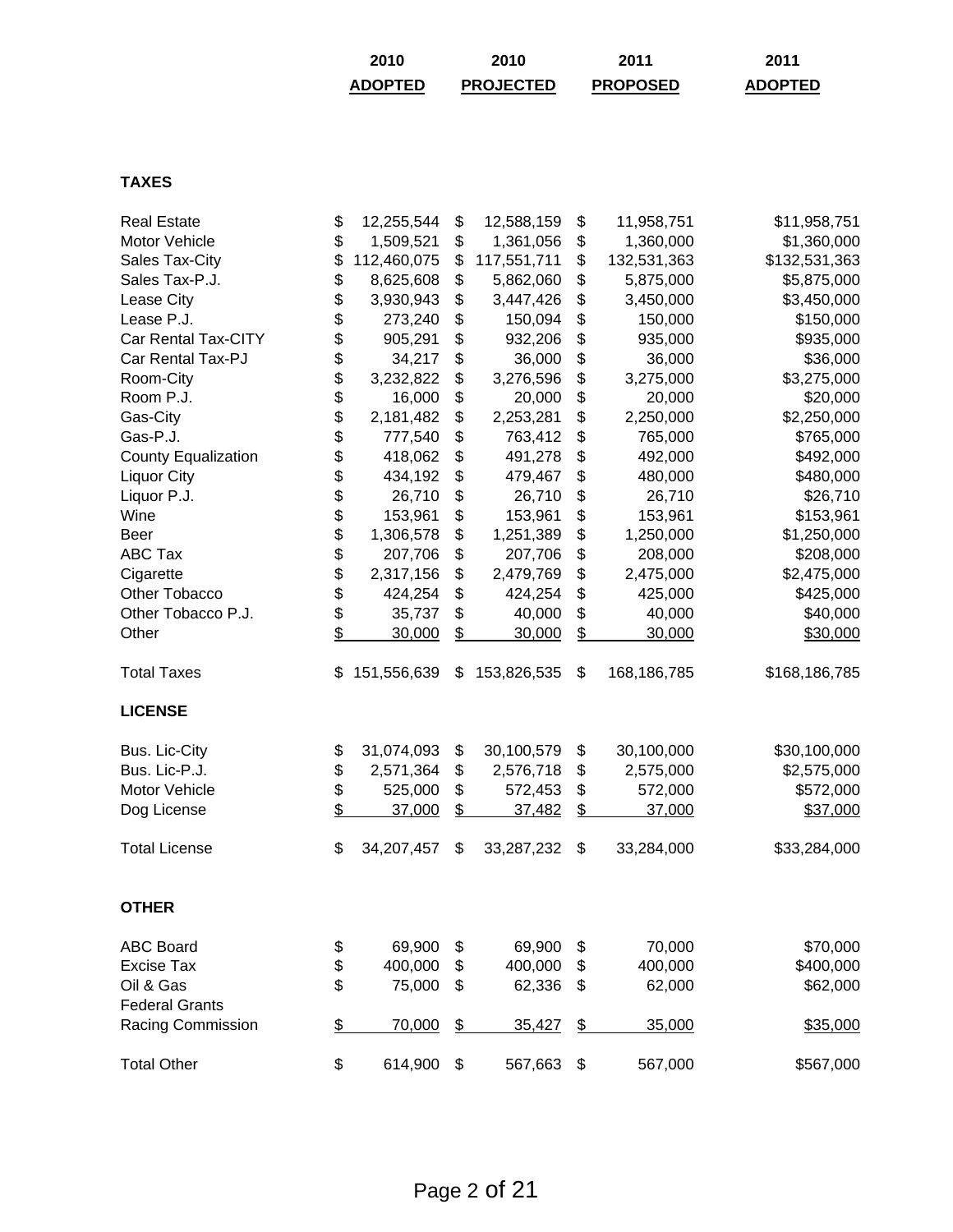| 2010           | 2010             | 2011            | 2011           |
|----------------|------------------|-----------------|----------------|
| <b>ADOPTED</b> | <b>PROJECTED</b> | <b>PROPOSED</b> | <b>ADOPTED</b> |

# **SERVICES**

| Lot Cleaning                 | \$                       | 48,000    | \$            | 48,000    | \$            | 48,000    | \$48,000    |
|------------------------------|--------------------------|-----------|---------------|-----------|---------------|-----------|-------------|
| <b>Building Demolition</b>   | \$                       | 75,000    | \$            | 25,000    | \$            | 25,000    | \$25,000    |
| <b>Animal Shelter</b>        | \$                       | 15,000    | \$            | 15,000    | \$            | 15,000    | \$15,000    |
| Sexton                       |                          |           |               |           |               |           |             |
| Landfill                     | \$                       | 325,000   | \$            | 325,000   | \$            | 325,000   | \$325,000   |
| Inspection                   |                          | 1,500,000 | \$            | 1,555,629 | \$            | 1,550,000 | \$1,550,000 |
| Police                       | \$                       | 250,000   | \$            | 362,967   | \$            | 360,000   | \$360,000   |
| Engineering                  |                          | 265,000   | \$            | 285,585   | \$            | 285,000   | \$285,000   |
| Fire Plan Review             |                          | 40,000    | \$            | 35,746    | \$            | 36,000    | \$36,000    |
| <b>Fire Department Fees</b>  |                          | 150,000   | \$            | 140,263   | \$            | 140,000   | \$140,000   |
| Parking Mgt Fees             |                          | 265,000   | \$            | 195,392   | \$            | 200,000   | \$200,000   |
| <b>Collection Fees</b>       |                          | 2,442,595 | \$            | 2,349,394 | \$            | 2,350,000 | \$2,350,000 |
| <b>Property Rental</b>       |                          | 75,000    | \$            | 36,000    | \$            | 36,000    | \$36,000    |
| <b>Franchise Fees</b>        | <b>8888888</b>           | 2,389,933 | \$            | 2,018,580 | \$            | 2,025,000 | \$2,025,000 |
| Sale of Assets               | \$                       | 2,400     | \$            | 2,400     | \$            | 2,400     | \$2,400     |
| <b>Recreation Fees</b>       | \$                       | 525,000   | \$            | 466,264   | \$            | 475,000   | \$475,000   |
| <b>Total Services</b>        | \$                       | 8,367,928 | \$            | 7,861,220 | \$            | 7,872,400 | \$7,872,400 |
| <b>FINES &amp; FORFEITS</b>  |                          |           |               |           |               |           |             |
| <b>Police Fines</b>          | \$                       | 1,700,000 | \$            | 1,663,366 | \$            | 1,665,000 | \$1,665,000 |
| <b>Parking Fines</b>         |                          |           |               |           |               |           |             |
| <b>MOT</b>                   | \$                       | 235,000   | \$            | 170,612   | \$            | 175,000   | \$175,000   |
| <b>DA Restitution</b>        | \$                       | 120,000   | \$            | 136,424   | \$            | 136,000   | \$136,000   |
| <b>Bond Forfeitures</b>      | \$                       | 95,000    | \$            | 77,609    | \$            | 75,000    | \$75,000    |
| <b>Drivers Ed</b>            | \$                       | 430,000   | \$            | 350,782   | \$            | 350,000   | \$350,000   |
| <b>Alternative Sentence</b>  |                          |           |               |           |               |           |             |
| <b>Corrections Fund</b>      | \$                       | 1,200,000 | \$            | 1,250,109 | \$            | 1,250,000 | \$1,250,000 |
| <b>Court Costs</b>           | \$                       | 420,000   | \$            | 446,011   | \$            | 445,000   | \$445,000   |
| Alarm Ordinance              | $\overline{\mathcal{L}}$ | 6,000     | \$            | 20,000    | \$            | 20,000    | \$20,000    |
| <b>Total Fines</b>           | \$                       | 4,206,000 | \$            | 4,114,913 | \$            | 4,116,000 | \$4,116,000 |
| <b>INTEREST INCOME</b>       |                          |           |               |           |               |           |             |
| Investment Income            | \$                       | 662,869   | \$            | 70,000    | \$            | 75,000    | \$75,000    |
| Interest on Rec's            | $\overline{\mathcal{L}}$ | 135,000   | $\frac{1}{2}$ | 135,000   | $\frac{1}{2}$ | 135,000   | \$135,000   |
| <b>Total Interest Income</b> | \$                       | 797,869   | \$            | 205,000   | \$            | 210,000   | \$210,000   |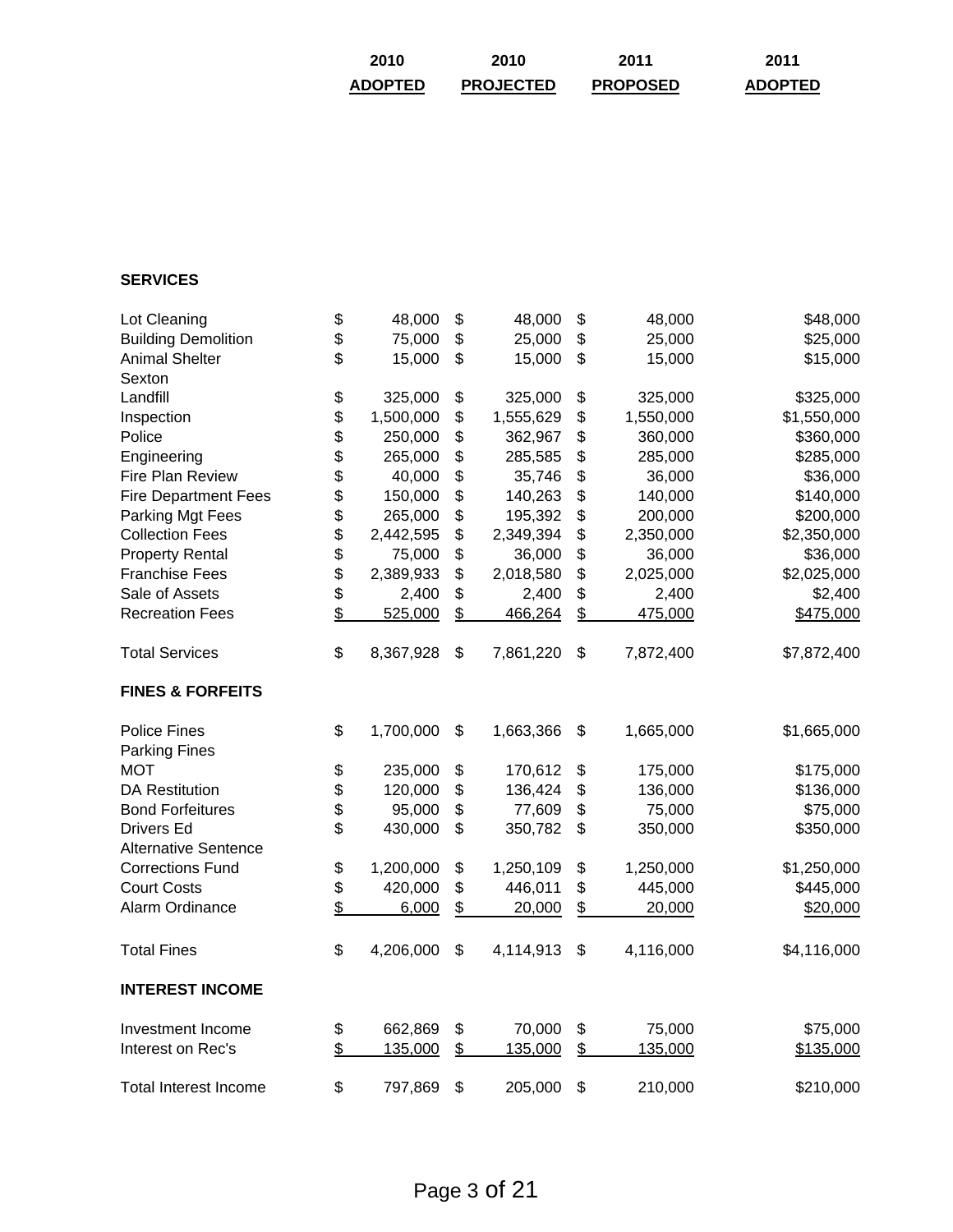|                        | 2010            |     | 2010                        |     | 2011            | 2011           |
|------------------------|-----------------|-----|-----------------------------|-----|-----------------|----------------|
|                        | <b>ADOPTED</b>  |     | <b>PROJECTED</b>            |     | <b>PROPOSED</b> | <b>ADOPTED</b> |
|                        |                 |     |                             |     |                 |                |
|                        |                 |     |                             |     |                 |                |
|                        |                 |     |                             |     |                 |                |
|                        |                 |     |                             |     |                 |                |
| <b>Miscellaneous</b>   | \$<br>275,000   | -\$ | 275,000                     | \$  | 250,000         | \$250,000      |
| <b>TRANSFERS</b>       |                 |     |                             |     |                 |                |
| Motor Pool             | \$<br>3,100,000 | \$  | 3,100,000                   | \$  |                 | \$0            |
| Strategic Plan         | \$<br>3,159,772 | \$  | 3,159,772                   | \$  | 3,092,272       | \$3,092,272    |
| Fuel & Inspection      | \$<br>84,000    | \$  | 84,000                      | \$. | 84,000          | \$84,000       |
| Capital                | \$              | \$  | 3,234,415                   |     |                 |                |
| From Liability Fund    | \$<br>1,300,000 | \$  | 1,300,000                   | \$  |                 | \$0            |
| 7 Cent Roadway         | \$<br>400,000   | \$  |                             | \$  |                 | \$0            |
| 5 Cent Gas             | \$<br>600,000   | \$  | 600,000                     | \$  | 600,000         | \$600,000      |
| <b>Total Transfers</b> | \$<br>8,643,772 | \$  | 11,478,187                  | \$  | 3,776,272       | \$3,776,272    |
| <b>Total Revenues</b>  |                 |     | \$208,669,565 \$211,615,750 | \$  | 218,262,457     | \$218,262,457  |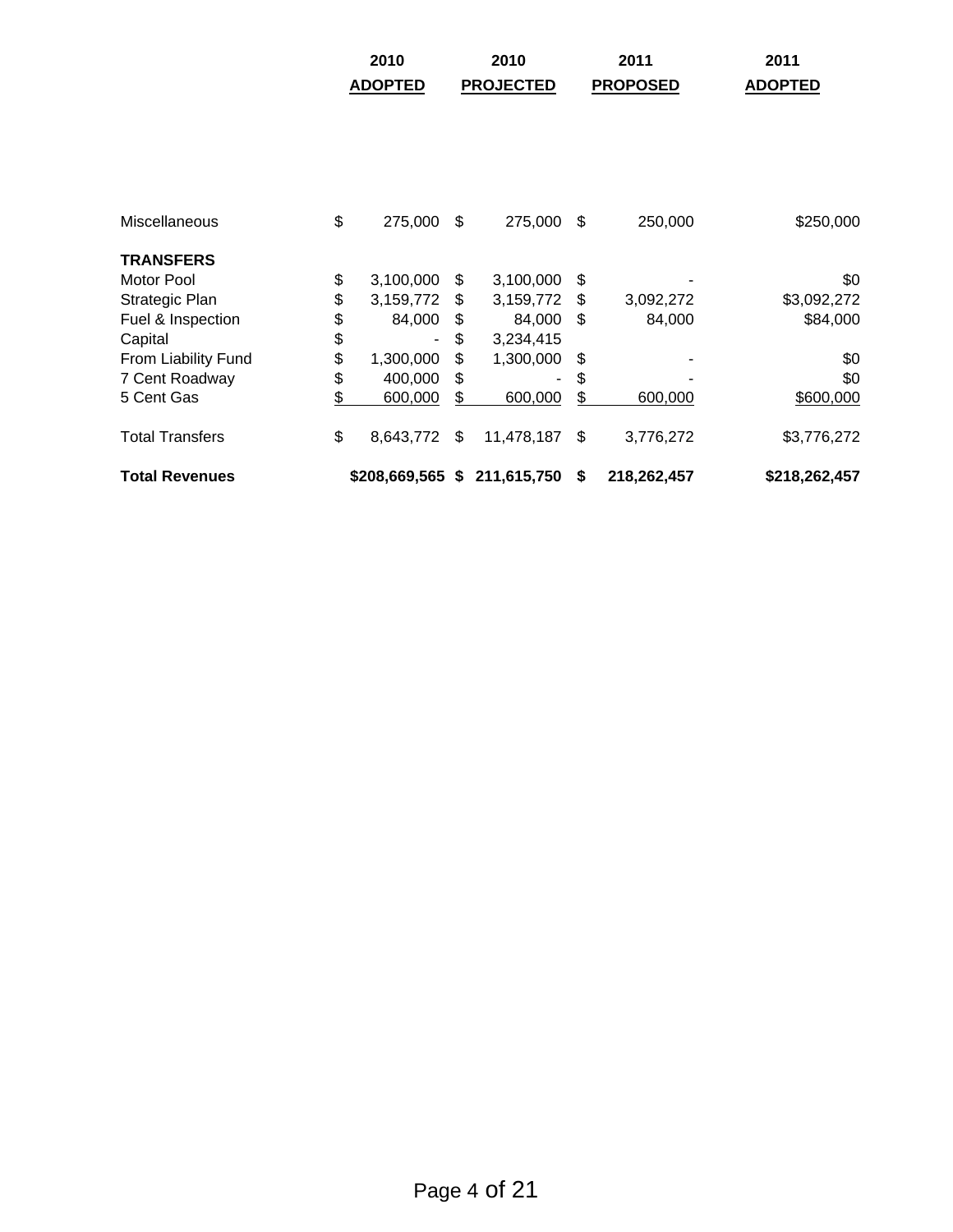| 2010           | 2010             | 2011            | 2011           |
|----------------|------------------|-----------------|----------------|
| <b>ADOPTED</b> | <b>PROJECTED</b> | <b>PROPOSED</b> | <b>ADOPTED</b> |

#### **General Government**

| <b>City Clerk</b>                    | \$592,768    | \$590,154    | \$591,991    | \$591,202    |
|--------------------------------------|--------------|--------------|--------------|--------------|
| Mayor's Office                       | \$789,500    | \$778,865    | \$755,014    | \$752,693    |
| Office of Strategic Initiatives      | \$31,270     | \$27,943     | \$70,945     | \$70,082     |
| <b>City Council</b>                  | \$587,002    | \$559,573    | \$534,806    | \$527,404    |
| CitySmart                            | \$271,856    | \$268,156    | \$269,156    | \$268,696    |
| <b>City Hall Overhead</b>            | \$4,133,020  | \$4,133,020  | \$4,170,443  | \$4,047,876  |
| Mobile Metro Jail                    | \$7,700,000  | \$7,700,000  | \$7,700,000  | \$7,469,000  |
| Archives                             | \$342,854    | \$341,399    | \$325,486    | \$324,158    |
| Legal                                | \$1,468,126  | \$1,381,646  | \$1,427,424  | \$1,418,637  |
| <b>Total General Government</b>      | \$15,916,396 | \$15,780,756 | \$15,845,265 | \$15,469,748 |
| <b>Administrative Services</b>       |              |              |              |              |
| Director-Administrative Service      | \$287,881    | \$236,881    | \$278,881    | \$277,016    |
| <b>Human Resources</b>               | \$430,710    | \$415,610    | \$404,585    | \$403,276    |
| Keep Mobile Beautiful                | \$357,211    | \$345,811    | \$352,971    | \$350,801    |
| M.I.T                                | \$3,329,837  | \$3,203,366  | \$3,149,055  | \$3,122,943  |
| G.I.S.                               | \$758,479    | \$751,386    | \$763,406    | \$759,887    |
| Telecommunications                   | \$903,886    | \$818,614    | \$828,614    | \$803,756    |
| Neighborhood & Community S           | \$627,384    | \$593,484    | \$601,984    | \$596,212    |
| <b>Urban Development</b>             | \$4,613,285  | \$4,548,285  | \$4,585,852  | \$4,574,304  |
| <b>Total Administrative Services</b> | \$11,308,673 | \$10,913,437 | \$10,965,348 | \$10,888,195 |
| <b>Financial Services</b>            |              |              |              |              |
| <b>Finance Administration</b>        | \$311,123    | \$310,679    | \$400,881    | \$400,682    |
| <b>Budget</b>                        | \$268,071    | \$267,770    | \$269,606    | \$269,539    |
| Purchasing                           | \$455,485    | \$454,181    | \$413,374    | \$413,067    |
| Accounting                           | \$869,023    | \$866,941    | \$863,991    | \$863,729    |
| <b>Inventory Control</b>             | \$476,518    | \$474,293    | \$469,797    | \$469,429    |
| Treasury                             | \$369,111    | \$358,933    | \$355,108    | \$352,401    |
| Payroll                              | \$231,969    | \$229,656    | \$232,705    | \$232,711    |
| Police&Fire Pension                  | \$200,387    | \$199,985    | \$200,096    | \$197,859    |
| Revenue                              | \$2,347,934  | \$2,333,899  | \$2,249,395  | \$2,244,486  |
| <b>Total Financial Services</b>      | \$5,529,621  | \$5,496,337  | \$5,454,953  | \$5,443,903  |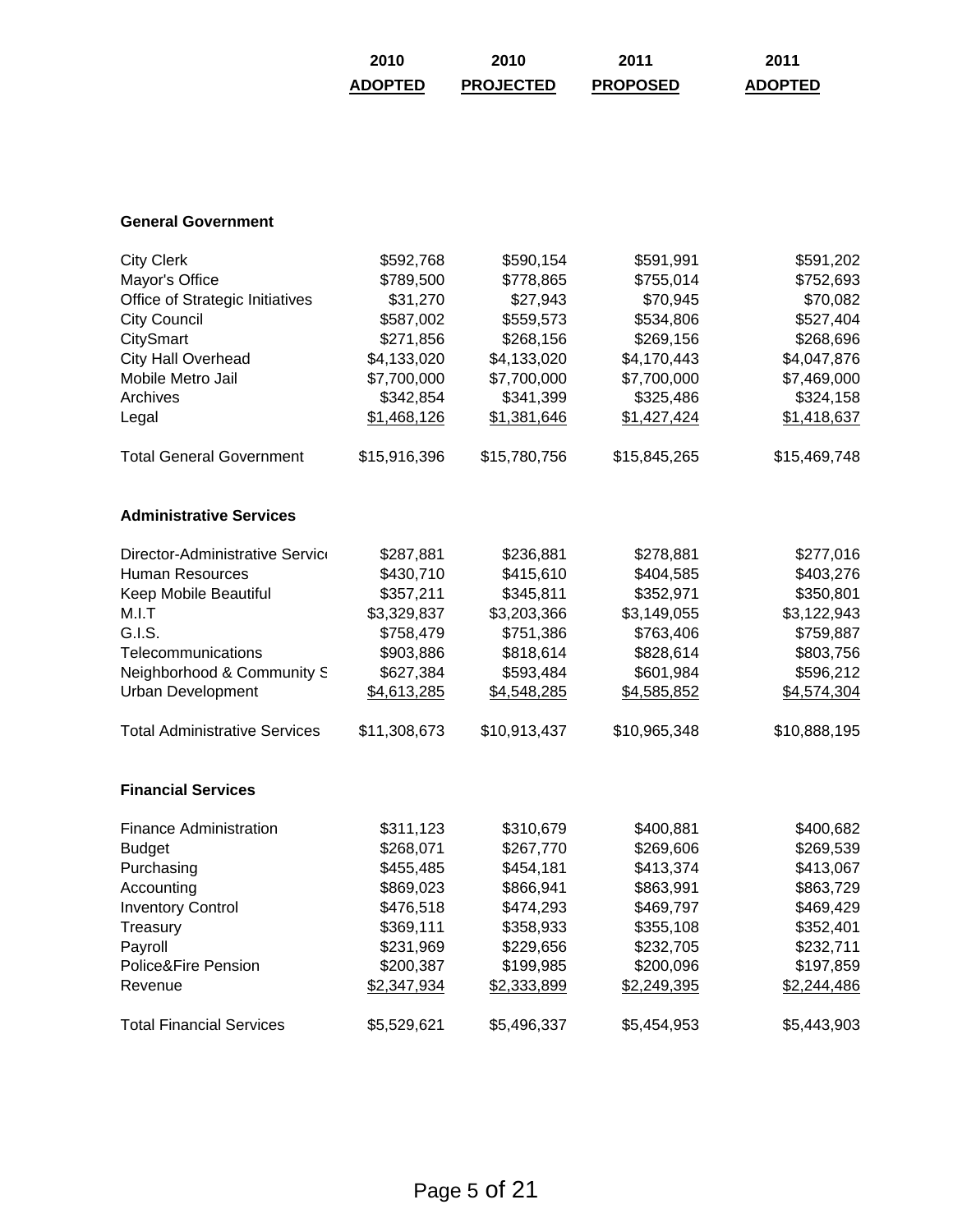| 2010           | 2010             | 2011            | 2011           |
|----------------|------------------|-----------------|----------------|
| <b>ADOPTED</b> | <b>PROJECTED</b> | <b>PROPOSED</b> | <b>ADOPTED</b> |

# **Economic, Culture, Community Develop.**

| <b>Historic Development</b><br>Mobile Museum of Art<br><b>History Museum</b><br>Film Office                                                                                                          | \$378,535<br>\$2,211,128<br>\$1,481,220<br>\$191,180                                                 | \$375,499<br>\$2,164,528<br>\$1,367,201<br>\$188,960                                                 | \$375,499<br>\$2,202,172<br>\$1,448,513<br>\$188,916                                                 | \$374,352<br>\$2,180,897<br>\$1,433,384<br>\$188,046                                                 |
|------------------------------------------------------------------------------------------------------------------------------------------------------------------------------------------------------|------------------------------------------------------------------------------------------------------|------------------------------------------------------------------------------------------------------|------------------------------------------------------------------------------------------------------|------------------------------------------------------------------------------------------------------|
| Total Economic, Culture, Com                                                                                                                                                                         | \$4,262,063                                                                                          | \$4,096,188                                                                                          | \$4,215,100                                                                                          | \$4,176,679                                                                                          |
| <b>Police</b>                                                                                                                                                                                        |                                                                                                      |                                                                                                      |                                                                                                      |                                                                                                      |
| <b>Police Administration</b><br><b>Special Operations</b><br><b>Field Operations</b><br><b>School Traffic</b><br><b>Investigative Services</b><br>Police Towing & Impound<br><b>Support Services</b> | \$7,714,495<br>\$4,423,776<br>\$18,358,964<br>\$1,519,401<br>\$5,505,160<br>\$145,645<br>\$8,027,576 | \$7,466,600<br>\$4,423,776<br>\$17,418,964<br>\$1,519,401<br>\$5,505,160<br>\$145,645<br>\$8,027,576 | \$7,324,123<br>\$4,466,556<br>\$18,357,175<br>\$1,492,915<br>\$5,505,149<br>\$105,053<br>\$8,034,166 | \$7,300,666<br>\$4,398,774<br>\$18,279,930<br>\$1,492,915<br>\$5,487,010<br>\$102,570<br>\$8,001,336 |
| <b>Total Police</b>                                                                                                                                                                                  | \$45,695,017                                                                                         | \$44,507,122                                                                                         | \$45,285,137                                                                                         | \$45,063,201                                                                                         |
| <b>Fire</b>                                                                                                                                                                                          |                                                                                                      |                                                                                                      |                                                                                                      |                                                                                                      |
| <b>Fire Administration</b><br><b>Fire Prevention</b><br>Fire Training<br>Fire Suppression<br>E-911                                                                                                   | \$2,189,447<br>\$1,420,865<br>\$540,106<br>\$22,623,152<br>\$990,281                                 | \$2,176,952<br>\$1,419,764<br>\$536,359<br>\$21,190,615<br>\$988,785                                 | \$1,922,453<br>\$1,440,142<br>\$494,672<br>\$22,646,340<br>\$1,055,029                               | \$1,920,901<br>\$1,439,137<br>\$493,927<br>\$22,546,940<br>\$1,048,076                               |
| <b>Total Fire</b>                                                                                                                                                                                    | \$27,763,851                                                                                         | \$26,312,475                                                                                         | \$27,558,636                                                                                         | \$27,448,981                                                                                         |
| <b>Other Public Safety</b>                                                                                                                                                                           |                                                                                                      |                                                                                                      |                                                                                                      |                                                                                                      |
| <b>Municipal Court</b><br><b>Animal Shelter</b>                                                                                                                                                      | \$2,829,003<br>\$873,978                                                                             | \$2,803,027<br>\$866,364                                                                             | \$2,964,955<br>\$868,777                                                                             | \$2,961,703<br>\$865,310                                                                             |
| <b>Total Other Public Safety</b>                                                                                                                                                                     | \$3,702,981                                                                                          | \$3,669,391                                                                                          | \$3,833,732                                                                                          | \$3,827,013                                                                                          |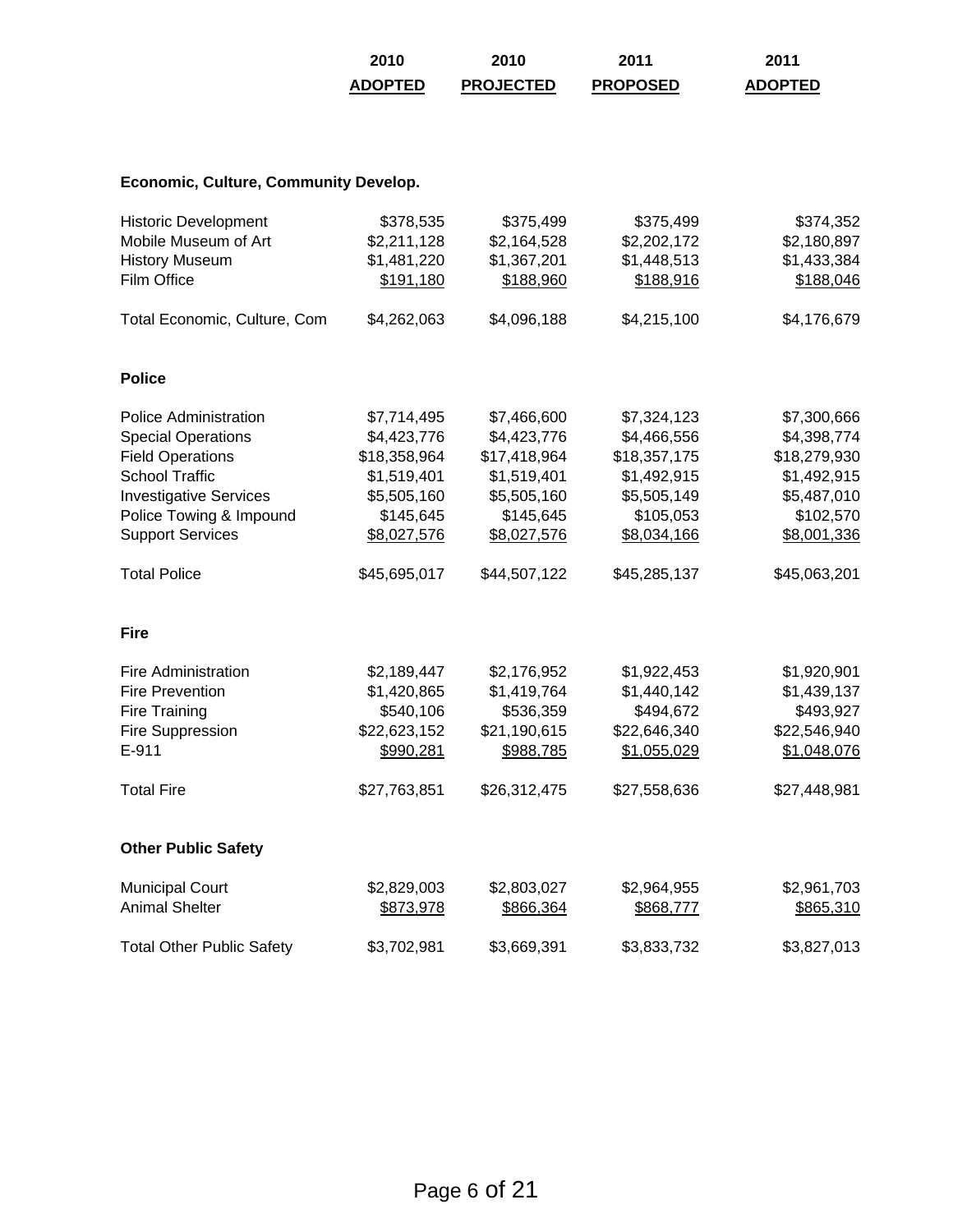| 2010           | 2010             | 2011            | 2011           |
|----------------|------------------|-----------------|----------------|
| <b>ADOPTED</b> | <b>PROJECTED</b> | <b>PROPOSED</b> | <b>ADOPTED</b> |

## **Public Works**

| <b>Public Services Administration</b> | \$242,536    | \$242,000    | \$242,001    | \$241,878    |
|---------------------------------------|--------------|--------------|--------------|--------------|
| <b>Flood Control</b>                  |              |              |              |              |
|                                       | \$1,562,280  | \$1,549,939  | \$1,650,493  | \$1,650,493  |
| <b>Public Works Administration</b>    | \$1,260,900  | \$1,241,938  | \$1,249,923  | \$1,249,923  |
| Concrete & Sidewalk                   | \$1,374,691  | \$1,361,358  | \$1,625,522  | \$1,625,522  |
| R.O.W. Maintenance                    | \$929,414    | \$891,996    | \$923,378    | \$923,378    |
| <b>Street Sweeping</b>                | \$666,116    | \$665,001    | \$663,313    | \$663,313    |
| Asphalt/Street Repair                 | \$1,307,124  | \$1,272,941  | \$1,300,880  | \$1,300,880  |
| Dredge                                | \$903,290    | \$881,150    | \$899,112    | \$899,112    |
| Storm Drain/Heavy Equipment           | \$1,462,990  | \$1,410,330  | \$1,420,301  | \$1,420,301  |
| Chastang Landfill                     | \$2,500,000  | \$2,500,000  | \$2,500,000  | \$2,358,043  |
| <b>Bates Field</b>                    | \$15,000     | \$13,716     | \$29,716     | \$29,716     |
| Solid Waste                           | \$3,634,827  | \$3,626,228  | \$3,655,877  | \$3,655,877  |
| Trash                                 | \$3,454,002  | \$3,401,934  | \$3,473,869  | \$3,473,869  |
| Electrical                            | \$2,095,821  | \$2,071,585  | \$2,053,794  | \$2,046,003  |
| Engineering                           | \$1,723,298  | \$1,715,217  | \$1,738,165  | \$1,736,310  |
| <b>Real Estate</b>                    | \$230,241    | \$228,089    | \$229,412    | \$229,260    |
| <b>Equipment Services/Garage</b>      | \$9,494,707  | \$9,011,047  | \$9,820,687  | \$9,645,599  |
| <b>REAM DIRECTOR</b>                  | \$170,619    | \$169,018    | \$172,177    | \$172,058    |
| P.A.E.                                | \$1,387,736  | \$1,351,736  | \$1,359,366  | \$1,350,627  |
| <b>Public Buildings</b>               | \$2,276,903  | \$2,267,954  | \$2,248,250  | \$2,241,436  |
| Hank Aaron Stadium                    | \$6,000      | \$6,000      | \$6,000      | \$5,820      |
| <b>Mechanical Maintenance</b>         | \$1,801,802  | \$1,783,446  | \$1,775,640  | \$1,769,249  |
| <b>Environmental Services</b>         | \$669,838    | \$655,156    | \$668,489    | \$666,830    |
| <b>Traffic Engineering</b>            | \$1,484,029  | \$1,440,097  | \$1,446,694  | \$1,440,941  |
| <b>Total Public Works</b>             | \$40,654,164 | \$39,757,876 | \$41,153,059 | \$40,796,438 |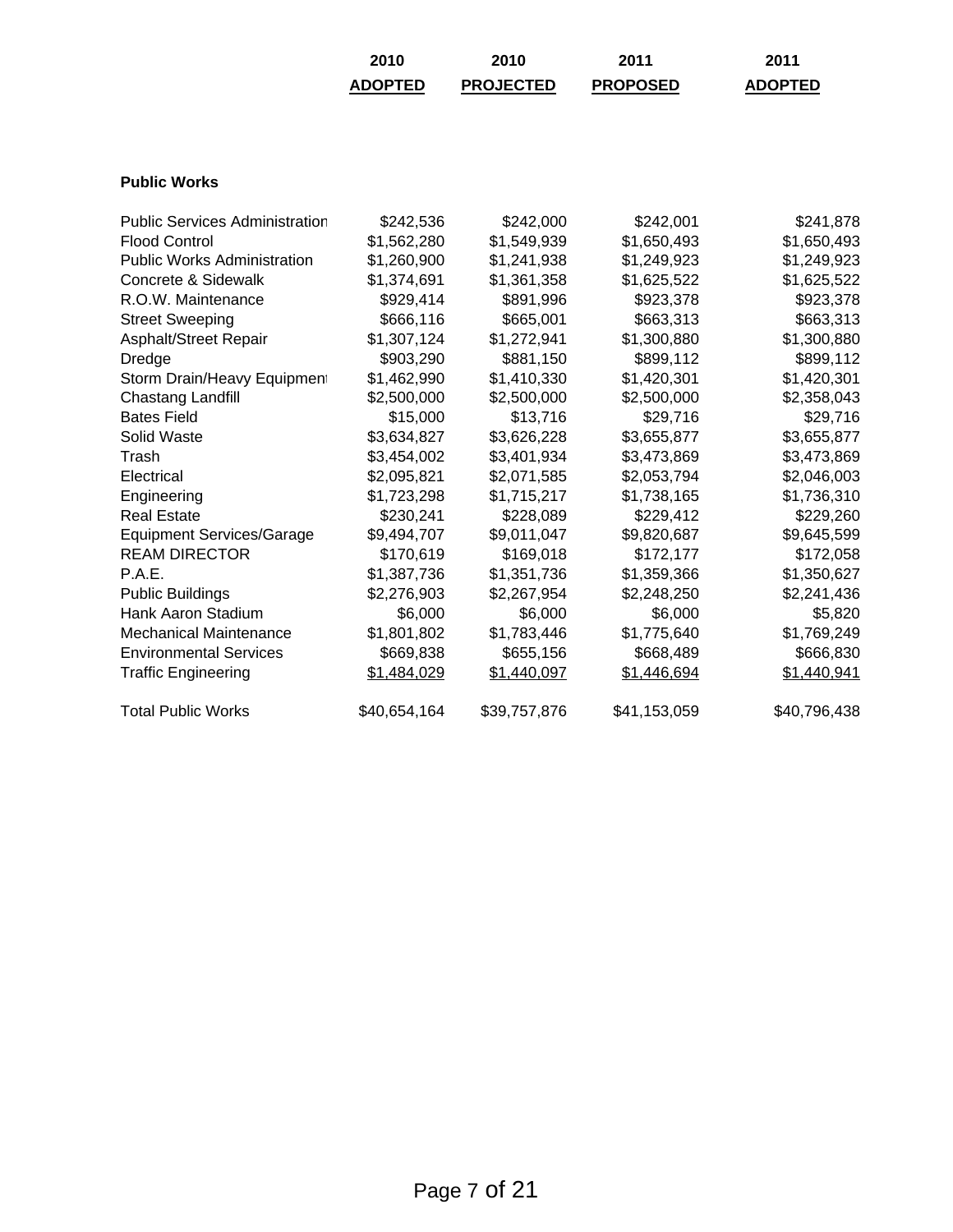| 2010           | 2010             | 2011            | 2011           |
|----------------|------------------|-----------------|----------------|
| <b>ADOPTED</b> | <b>PROJECTED</b> | <b>PROPOSED</b> | <b>ADOPTED</b> |

# **Parks, Recreation, Cemeteries**

| <b>Net Total Departments</b>     | \$148,488,088  | \$154,160,153  | \$157,836,912  | \$156,546,437  |
|----------------------------------|----------------|----------------|----------------|----------------|
| <b>Reserve for Retirements:</b>  | \$1,500,000    | \$1,100,000    | \$1,100,000    | \$1,100,000    |
| <b>Less Attrition Savings:</b>   | $-$20,929,455$ | $-$10,359,971$ | $-$10,555,454$ | $-$10,555,454$ |
| <b>Total Department Expenses</b> | \$167,917,543  | \$163,420,124  | \$167,292,366  | \$166,001,891  |
| TotalParks, Recreation, Ceme     | \$13,084,777   | \$12,886,542   | \$12,981,136   | \$12,887,733   |
| Parks-Cemeteries Operations      | \$2,421,490    | \$2,359,803    | \$2,354,427    | \$2,292,595    |
| Parks Maintenance                | \$4,595,244    | \$4,552,572    | \$4,517,069    | \$4,504,273    |
| Mobile Regional Community C      | \$538,458      | \$520,352      | \$529,348      | \$524,856      |
| <b>Athletics</b>                 | \$981,859      | \$959,639      | \$860,085      | \$855,304      |
| <b>Special Activities</b>        | \$505,833      | \$490,129      | \$874,393      | \$871,172      |
| <b>Community Activities</b>      | \$130,411      | \$119,133      | \$119,133      | \$115,559      |
| Recreation                       | \$3,755,241    | \$3,729,465    | \$3,558,732    | \$3,556,181    |
| <b>PRC Director's Office</b>     | \$156,241      | \$155,449      | \$167,949      | \$167,793      |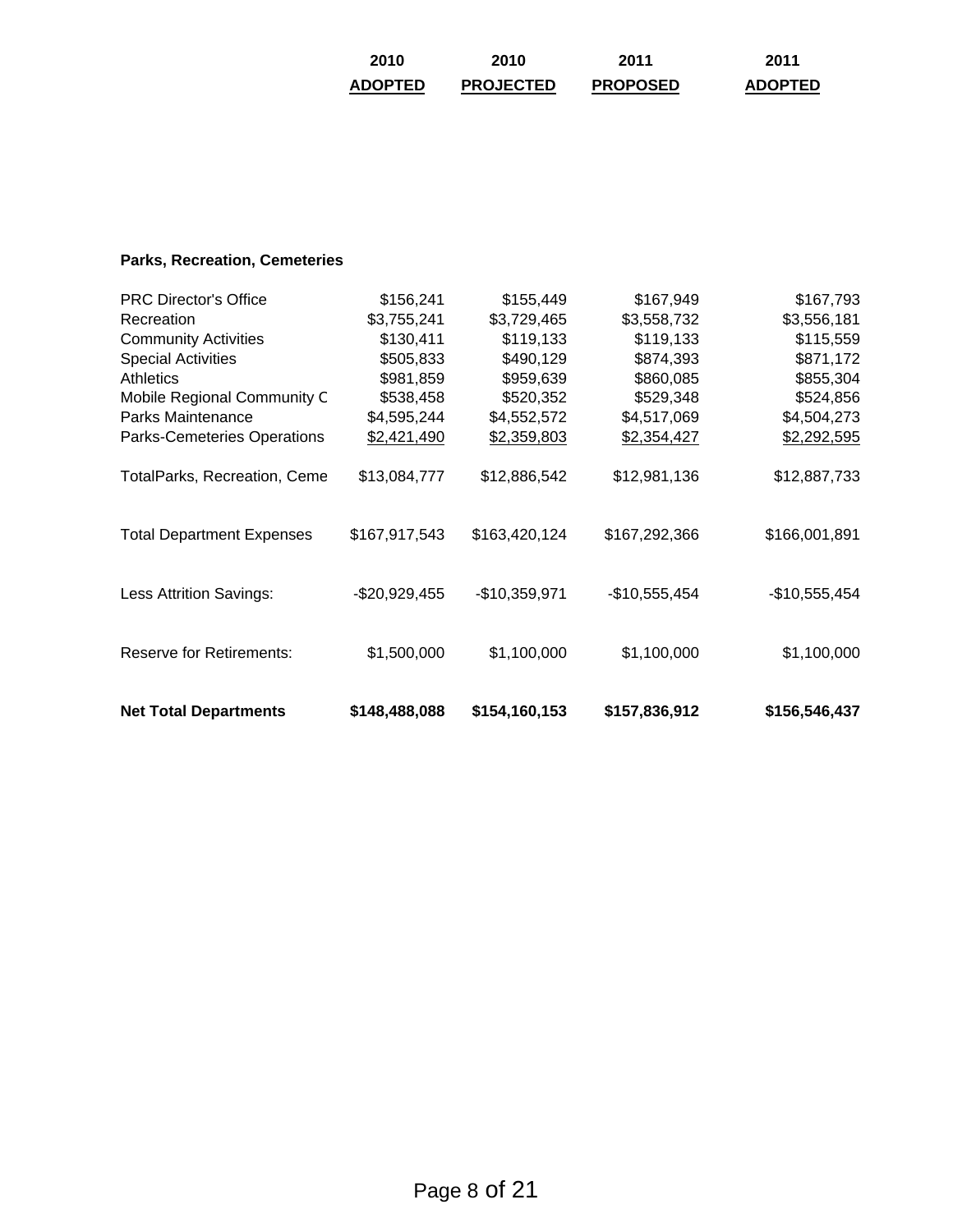| 2010           | 2010             | 2011            | 2011           |
|----------------|------------------|-----------------|----------------|
| <b>ADOPTED</b> | <b>PROJECTED</b> | <b>PROPOSED</b> | <b>ADOPTED</b> |

### **Mandated**

| Personnel Board             | \$                       | 1,240,000   | \$            | 1,206,000   | \$            | 1,240,000   | \$1,240,000 |
|-----------------------------|--------------------------|-------------|---------------|-------------|---------------|-------------|-------------|
| Board of Health             | \$                       | 600,000     | \$            | 600,000     | \$            | 600,000     | \$600,000   |
| Juvenile Court              | $\overline{\mathcal{L}}$ | 3,000,000   | \$            | 2,850,000   | \$            | 3,000,000   | \$3,000,000 |
| Total                       | \$                       | 4,840,000   | \$            | 4,656,000   | \$            | 4,840,000   | \$4,840,000 |
| Board of Equalization       | \$                       | 7,152       | \$            | 7,152       | \$            | 7,152       | \$7,152     |
| <b>Emergency Management</b> | \$                       | 432,876     | \$            | 432,876     | \$            | 432,876     | \$432,876   |
| Legislative Delegation      | $\frac{1}{2}$            | 43,308      | $\frac{2}{3}$ | 43,308      | $\frac{2}{3}$ | 43,308      | \$43,308    |
| Total                       | \$                       | 483,336     | \$            | 483,336     | \$            | 483,336     | \$483,336   |
| <b>Agencies</b>             |                          |             |               |             |               |             |             |
| Library                     | \$                       | 6,748,576   | \$            | 6,570,841   | \$            | 6,570,840   | \$6,570,840 |
| Total                       | \$                       | 6,748,576   | \$            | 6,570,841   | \$            | 6,570,840   | \$6,570,840 |
| <b>Employee Costs</b>       |                          |             |               |             |               |             |             |
| Retirees Insurance          | \$                       | 4,527,600   | \$            | 4,405,800   | \$            | 4,405,800   | \$4,405,800 |
| <b>Employee Education</b>   | \$                       | 120,000     | \$            | 120,000     | \$            | 120,000     | \$120,000   |
| <b>Workmen Compensation</b> | \$                       | 2,446,000   | \$            | 2,446,000   | \$            | 2,446,000   | \$2,446,000 |
| <b>Unemployment Comp</b>    | \$                       | 75,000      | \$            | 125,000     | \$            | 125,000     | \$125,000   |
| <b>Employees Pension</b>    | $\overline{\mathcal{L}}$ | 76,872      | \$            | 76,872      | \$            | 76,872      | \$76,872    |
| Total                       | \$                       | 7,245,472   | \$            | 7,173,672   | \$            | 7,173,672   | \$7,173,672 |
| <b>Other Non-Dept</b>       |                          |             |               |             |               |             |             |
| Fire Insurance              | \$                       | 2,311,540   | \$            | 2,311,540   | \$            | 2,311,540   | \$2,311,540 |
| Contractural                |                          | \$3,147,557 |               | \$3,151,557 |               | \$3,067,157 | \$3,067,157 |
| <b>Dues</b>                 |                          | \$439,826   |               | \$439,826   |               | \$439,826   | \$439,826   |
| Organizations               |                          | \$1,446,420 |               | \$1,446,420 |               | \$1,446,420 | \$1,446,420 |
| <b>Contigency Reserve</b>   | $\frac{1}{2}$            | 105,000     | \$            | 105,000     | \$            | 105,000     | \$105,000   |
| Total                       | \$                       | 7,450,343   | \$            | 7,454,343   | \$            | 7,369,943   | \$7,369,943 |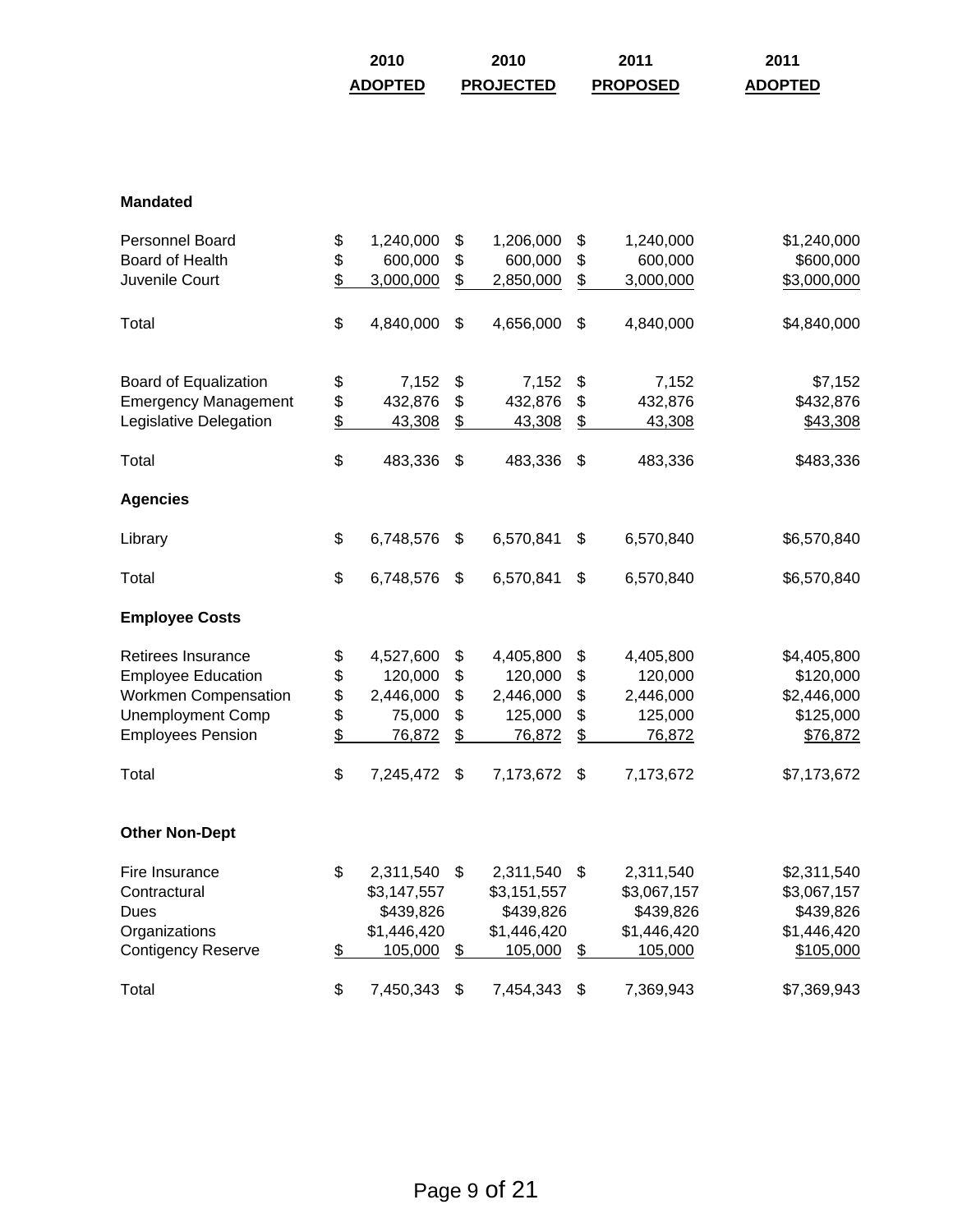|                             | <b>ADOPTED</b>  | <b>PROJECTED</b> | <b>PROPOSED</b> | <b>ADOPTED</b> |
|-----------------------------|-----------------|------------------|-----------------|----------------|
|                             |                 |                  |                 |                |
| <b>Transfers</b>            |                 |                  |                 |                |
| <b>Transfer to Grants</b>   | \$<br>175,000   | $$175,000$ \$    | 175,000         | \$175,000      |
| <b>Other Transfers</b>      |                 |                  |                 |                |
| <b>To Civic Center</b>      | \$<br>1,032,389 | \$<br>1,014,223  | \$<br>1,029,446 | \$1,029,446    |
| To ALS                      | \$<br>3,702,039 | \$3,702,039 \$   | 3,592,209       | \$3,592,209    |
| To MTS                      | \$<br>4,950,000 | \$4,598,716 \$   | 5,345,577       | \$5,345,577    |
| To Capital Improvements     |                 | \$6,000          |                 |                |
| To Tennis Center            | \$<br>653,511   | \$<br>653,511    | \$<br>556,983   | \$556,983      |
| To P&F Pension Fund         | \$<br>8,502,366 | \$<br>8,506,366  | \$<br>7,006,366 | \$7,006,366    |
| To Gen Municipal Emp Pensic | \$<br>22,800    | \$<br>22,800     | \$<br>22,800    | \$22,800       |
| To Health Plan              | \$<br>3,877,284 | \$3,877,284 \$   | 3,877,284       | \$3,877,284    |
| To Liability Fund           | \$<br>2,700,000 | \$2,700,000      | \$<br>2,700,000 | \$2,700,000    |
| <b>Total Transfers</b>      | \$25,615,389    | \$25,255,939     | \$24,305,665    | \$24,305,665   |
| <b>Total Expenditures:</b>  | \$200,871,204   | \$205,754,284    | \$208,580,368   | \$207,289,893  |

**2010 2010 2011 2011**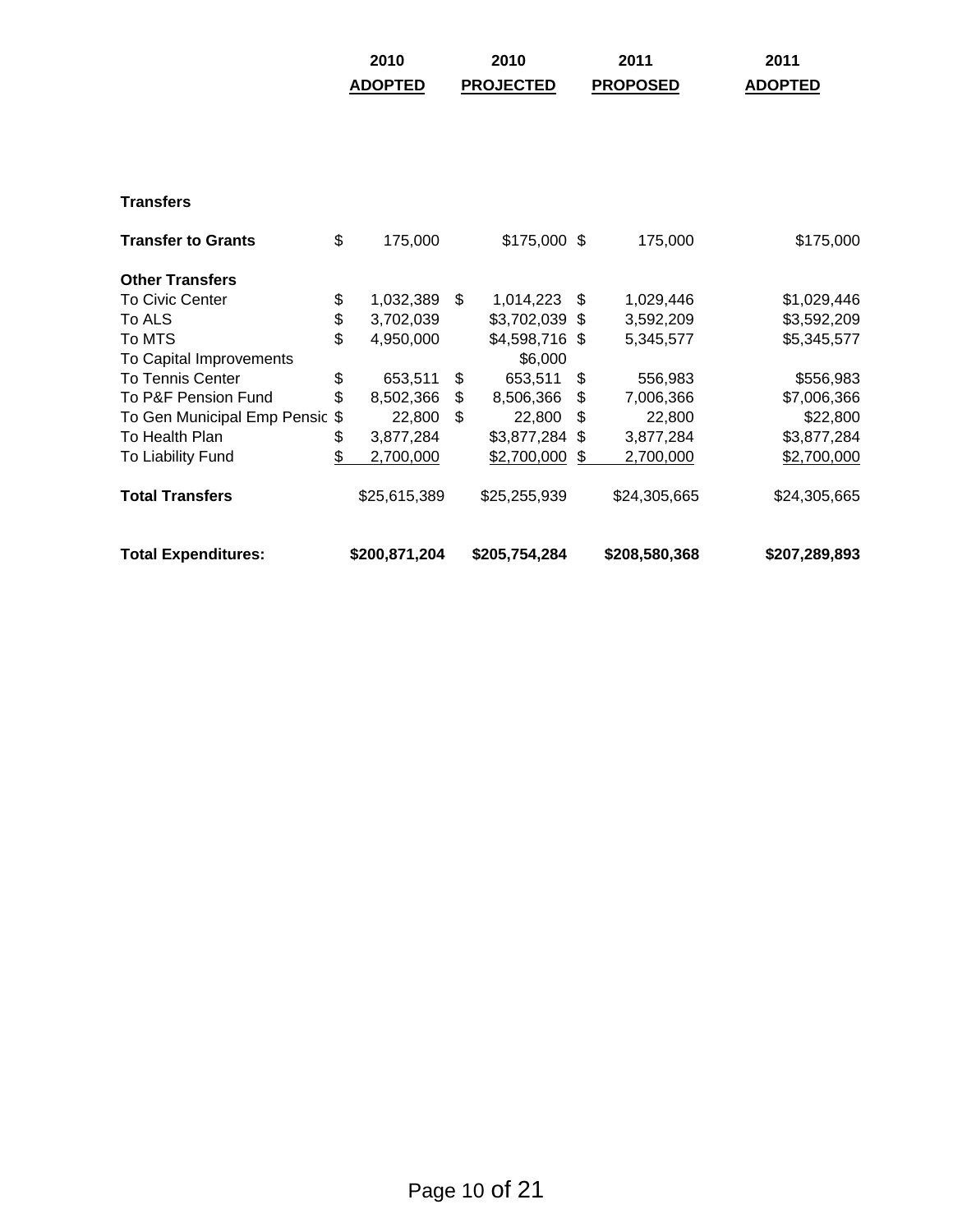| 2010           | 2010             | 2011            | 2011           |
|----------------|------------------|-----------------|----------------|
| <b>ADOPTED</b> | <b>PROJECTED</b> | <b>PROPOSED</b> | <b>ADOPTED</b> |

## **Salaries & Benefits**

#### **General Government**

| <b>City Clerk</b>                    | \$563,870   | \$563,870 \$   |                           | 565,707     | \$565,707   |
|--------------------------------------|-------------|----------------|---------------------------|-------------|-------------|
| Mayor's Office                       | \$704,145   | $$704,145$ \$  |                           | 677,635     | \$677,635   |
| Office of Strategic Initiatives      | \$0         | \$0            | \$                        | 42,175      | \$42,175    |
| <b>City Council</b>                  | \$312,849   | \$312,849      | $\boldsymbol{\mathsf{S}}$ | 288,082     | \$288,082   |
| CitySmart                            | \$253,823   | \$253,823 \$   |                           | 253,823     | \$253,823   |
| <b>City Hall Overhead</b>            | \$84,942    | \$84,942 \$    |                           | 84,936      | \$84,936    |
| Mobile Metro Jail                    |             |                |                           |             |             |
| Archives                             | \$297,111   | $$297,111$ \$  |                           | 281,198     | \$281,198   |
| Legal                                | \$1,136,978 | \$1,136,978    | \$                        | 1,134,516   | \$1,134,516 |
| <b>Total General Government</b>      | \$3,353,718 | \$3,353,718    |                           | \$3,328,072 | \$3,328,072 |
| <b>Administrative Services</b>       |             |                |                           |             |             |
| Director-Administrative Service      | \$216,734   | \$216,734 \$   |                           | 216,734     | \$216,734   |
| <b>Human Resources</b>               | \$381,403   | \$381,403 \$   |                           | 360,955     | \$360,955   |
| Keep Mobile Beautiful                | \$277,611   | $$277,611$ \$  |                           | 280,621     | \$280,621   |
| M.I.T                                | \$2,372,962 | \$2,370,962 \$ |                           | 2,278,652   | \$2,278,652 |
| G.I.S                                | \$637,472   | \$637,472 \$   |                           | 646,106     | \$646,106   |
| Telecommunications                   |             |                |                           |             |             |
| Neighborhood & Community S           | \$409,577   | \$409,577 \$   |                           | 409,577     | \$409,577   |
| <b>Urban Development</b>             | \$4,198,364 | \$4,198,364    | \$                        | 4,200,931   | \$4,200,931 |
| <b>Total Administrative Services</b> | \$8,494,123 | \$8,492,123    |                           | \$8,393,576 | \$8,393,576 |
| <b>Financial Services</b>            |             |                |                           |             |             |
| <b>Finance Administration</b>        | \$306,005   | \$306,005 \$   |                           | 394,231     | \$394,231   |
| <b>Budget</b>                        | \$265,551   | \$265,551      | \$                        | 267,387     | \$267,387   |
| Purchasing                           | \$444,604   | \$444,604      | \$                        | 403,153     | \$403,153   |
| Accounting                           | \$858,202   | \$858,202 \$   |                           | 855,252     | \$855,252   |
| <b>Inventory Control</b>             | \$462,768   | \$462,768 \$   |                           | 457,522     | \$457,522   |
| Treasury                             | \$268,715   | $$268,715$ \$  |                           | 264,890     | \$264,890   |
| Payroll                              | \$230,341   | \$230,341      | \$                        | 232,890     | \$232,890   |
| Police&Fire Pension                  | \$125,407   | \$125,407 \$   |                           | 125,528     | \$125,528   |
| Revenue                              | \$2,170,276 | \$2,170,276    | \$                        | 2,085,772   | \$2,085,772 |
| <b>Total Financial Services</b>      | \$5,131,869 | \$5,131,869    |                           | \$5,086,625 | \$5,086,625 |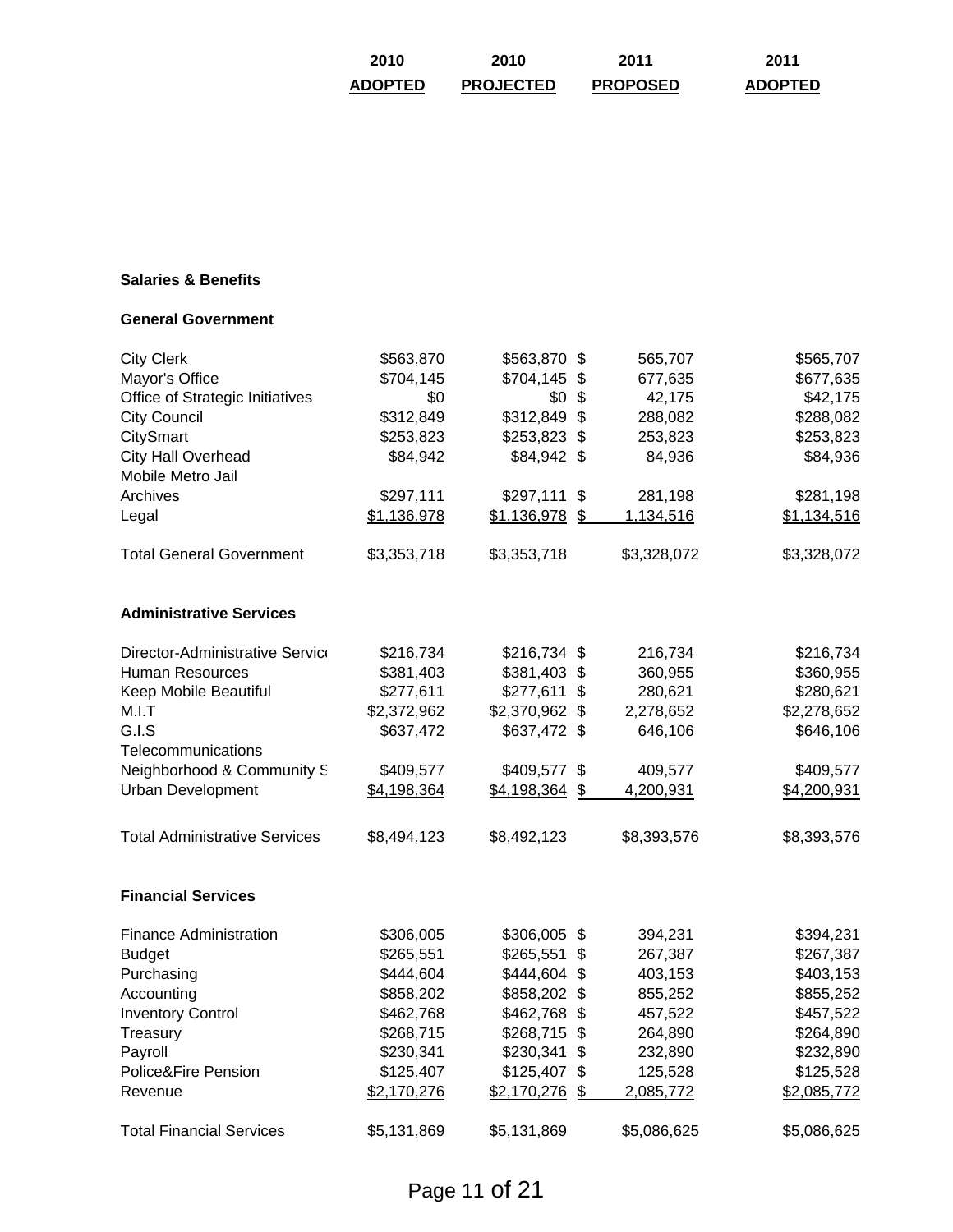| 2010           | 2010             | 2011            | 2011           |
|----------------|------------------|-----------------|----------------|
| <b>ADOPTED</b> | <b>PROJECTED</b> | <b>PROPOSED</b> | <b>ADOPTED</b> |

# **Economic, Culture, Community Develop.**

| <b>Historic Development</b>  | \$337,256   | $$337,256$ \$   | 337.256     | \$337,256   |
|------------------------------|-------------|-----------------|-------------|-------------|
| Mobile Museum of Art         | \$1,465,367 | $$1,465,367$ \$ | 1,493,011   | \$1,493,011 |
| <b>History Museum</b>        | \$942,477   | $$942,477$ \$   | 944.206     | \$944,206   |
| Film Office                  | \$160.210   | $$160,210$ \$   | 159.901     | \$159,901   |
| Total Economic, Culture, Com | \$2,905,310 | \$2,905,310     | \$2,934,374 | \$2,934,374 |

### **Police**

| <b>Police Administration</b>     | \$7,221,165  | \$7,221,165            | \$7,033,710  | \$6,993,982      |
|----------------------------------|--------------|------------------------|--------------|------------------|
| <b>Special Operations</b>        | \$3,979,585  | \$3,979,585            | \$3,979,590  | \$3,954,760      |
| <b>Field Operations</b>          | \$17,475,275 | \$16,535,275           | \$17,473,486 | \$17,436,241     |
| <b>School Traffic</b>            | \$1,519,401  | \$1,519,401            | \$1,492,915  | \$1,492,915      |
| <b>Investigative Services</b>    | \$5,202,587  | \$5,202,587            | \$5,202,576  | \$5,186,437      |
| Police Towing & Impound          | \$615,645    | \$615,645              | \$575,053    | \$572,570        |
| <b>Support Services</b>          | \$7,020,219  | \$7,020,219            | \$6,971,787  | \$6,946,957      |
| <b>Total Police</b>              | \$43,033,877 | \$42,093,877           | \$42,729,117 | \$42,583,862     |
| <b>Fire</b>                      |              |                        |              |                  |
| <b>Fire Administration</b>       | \$2,078,761  | \$2,078,761<br>-\$     | 1,824,263    | \$1,822,711      |
| <b>Fire Prevention</b>           | \$1,389,512  | $$1,389,512$ \$        | 1,409,890    | \$1,408,885      |
| Fire Training                    | \$501,613    | \$501,613 \$           | 459,926      | \$459,181        |
| Fire Suppression                 | \$21,941,456 | \$20,536,023 \$        | 21,991,748   | \$21,917,258     |
| E-911                            | \$976,231    | \$976,231<br>\$        | 1,042,475    | \$1,035,522      |
| <b>Total Fire</b>                | \$26,887,573 | \$25,482,140           | \$26,728,302 | \$26,643,557     |
| <b>Other Public Safety</b>       |              |                        |              |                  |
| <b>Municipal Court</b>           | \$2,700,752  | \$2,700,752 \$         | 2,856,546    | \$2,856,546      |
| <b>Animal Shelter</b>            | \$750,803    | <u>\$750,803</u><br>\$ | 753,216      | <u>\$753,216</u> |
| <b>Total Other Public Safety</b> | \$3,451,555  | \$3,451,555            | \$3,609,762  | \$3,609,762      |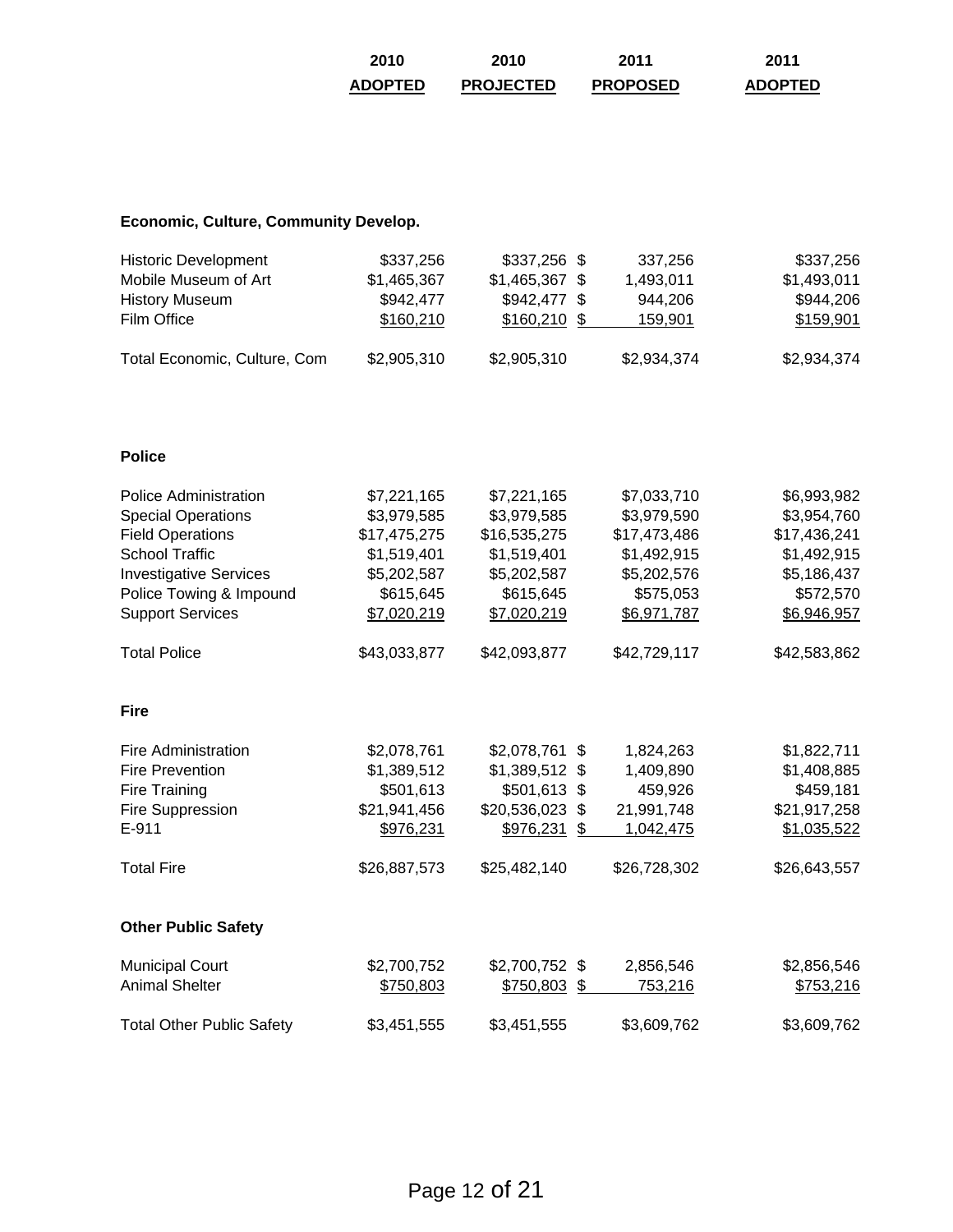| 2010           | 2010             | 2011            | 2011           |
|----------------|------------------|-----------------|----------------|
| <b>ADOPTED</b> | <b>PROJECTED</b> | <b>PROPOSED</b> | <b>ADOPTED</b> |

## **Public Works**

| <b>Public Services Administration</b> | \$237,896    | \$237,896       | -\$  | 237,896      | \$237,896    |
|---------------------------------------|--------------|-----------------|------|--------------|--------------|
| <b>Flood Control</b>                  | \$1,262,812  | \$1,252,812     | -S   | 1,253,366    | \$1,253,366  |
|                                       |              |                 |      |              |              |
| <b>Public Works Administration</b>    | \$997,741    | \$997,741       | S    | 1,005,726    | \$1,005,726  |
| Concrete & Sidewalk                   | \$1,146,286  | \$1,146,286     | S    | 1,410,450    | \$1,410,450  |
| R.O.W. Maintenance                    | \$818,892    | \$783,892       | - \$ | 815,274      | \$815,274    |
| <b>Street Sweeping</b>                | \$530,077    | \$530,077       | \$   | 528,389      | \$528,389    |
| Asphalt/Street Repair                 | \$1,120,257  | \$1,100,257     | \$   | 1,128,196    | \$1,128,196  |
| Dredge                                | \$799,675    | \$779,675       | -S   | 797,637      | \$797,637    |
| Storm Drain/Heavy Equipment           | \$1,285,444  | $$1,235,444$ \$ |      | 1,275,415    | \$1,275,415  |
| <b>Bates Field</b>                    | \$0          | \$0             |      |              |              |
| Solid Waste                           | \$3,340,495  | \$3,340,495     | \$   | 3,370,144    | \$3,370,144  |
| Trash                                 | \$3,053,914  | \$3,003,914     | S    | 3,075,849    | \$3,075,849  |
| Electrical                            | \$1,822,880  | \$1,822,880     | \$   | 1,794,086    | \$1,794,086  |
| Engineering                           | \$1,656,375  | \$1,653,375     | S    | 1,676,323    | \$1,676,323  |
| <b>Real Estate</b>                    | \$224,497    | \$223,653       | \$   | 224,346      | \$224,346    |
| <b>Equipment Services/Garage</b>      | \$3,977,437  | \$3,977,437     | -S   | 3,984,417    | \$3,984,417  |
| <b>REAM DIRECTOR</b>                  | \$166,238    | \$165,506       | \$   | 168,196      | \$168,196    |
| P.A.E.                                | \$1,060,444  | \$1,060,444     | -S   | 1,068,074    | \$1,068,074  |
| <b>Public Buildings</b>               | \$2,040,820  | \$2,040,820     | S.   | 2,021,116    | \$2,021,116  |
| Hank Aaron Stadium                    | \$0          | \$0             |      |              |              |
| <b>Mechanical Maintenance</b>         | \$1,580,402  | \$1,570,402     | -S   | 1,562,596    | \$1,562,596  |
| <b>Environmental Services</b>         | \$613,192    | \$601,192       | \$   | 613,191      | \$613,191    |
| <b>Traffic Engineering</b>            | \$1,254,299  | \$1,254,299     | \$   | 1,254,919    | \$1,254,919  |
| <b>Total Public Works</b>             | \$28,990,073 | \$28,778,497    |      | \$29,265,606 | \$29,265,606 |

## **Parks, Recreation, Cemeteries**

|                                      |                 | Page 13 of 21   |      |                |                |
|--------------------------------------|-----------------|-----------------|------|----------------|----------------|
| <b>Net Total Departments</b>         | \$112,670,403   | \$120,239,663   |      | \$122,487,716  | \$122,257,716  |
| <b>Reserve for Retirements:</b>      | $$1,500,000$ \$ | 1,100,000       | \$   | 1,100,000      | \$1,100,000    |
| <b>Less Attrition Savings:</b>       | $-$20,929,455$  | $-$10,359,971$  |      | $-$10,555,454$ | $-$10,555,454$ |
| <b>Total Salaries &amp; Benefits</b> | \$132,099,858   | \$129,499,634   |      | \$131,943,170  | \$131,713,170  |
| TotalParks, Recreation, Ceme         | \$9,851,760     | \$9,810,545     |      | \$9,867,736    | \$9,867,736    |
| Parks-Cemeteries Operations          | \$299,220       | \$299,220       | - \$ | 293,344        | \$293,344      |
| Parks Maintenance                    | \$4,146,235     | $$4,126,235$ \$ |      | 4,090,532      | \$4,090,532    |
| Mobile Regional Community C          | \$381,325       | \$375,622 \$    |      | 379,619        | \$379,619      |
| <b>Athletics</b>                     | \$808,003       | \$803,283 \$    |      | 700,729        | \$700,729      |
| <b>Special Activities</b>            | \$406,479       | \$406,479 \$    |      | 767,039        | \$767,039      |
| Recreation                           | \$3,659,446     | $$3,649,446$ \$ |      | 3,473,713      | \$3,473,713    |
| <b>PRC Director's Office</b>         | \$151,052       | \$150,260 \$    |      | 162,760        | \$162,760      |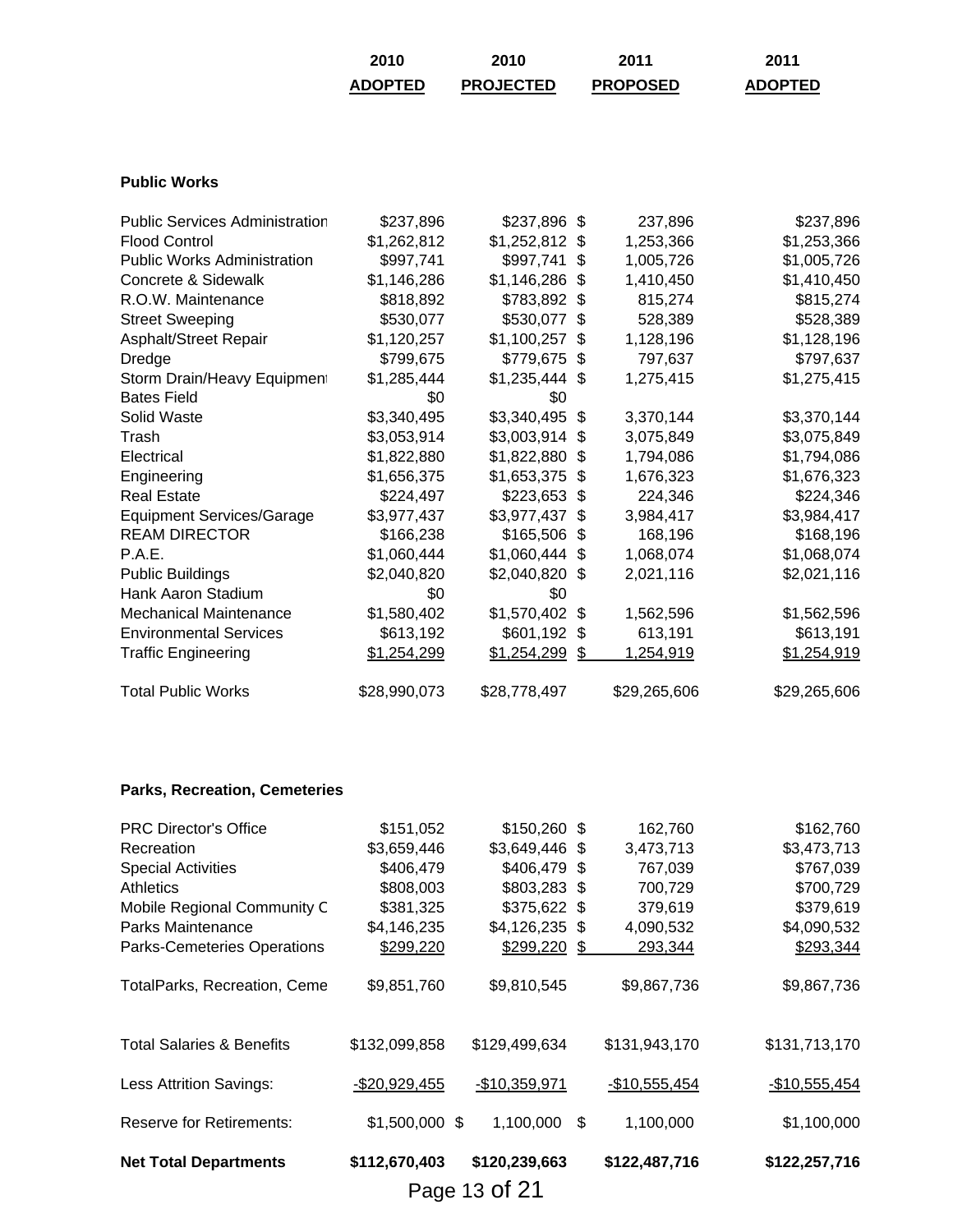| 2010           | 2010             | 2011            | 2011           |
|----------------|------------------|-----------------|----------------|
| <b>ADOPTED</b> | <b>PROJECTED</b> | <b>PROPOSED</b> | <b>ADOPTED</b> |

# **Department Operating**

#### **General Government**

| <b>City Clerk</b>                    | \$28,898 \$     | 26,284          | \$<br>26,284  | \$25,495     |
|--------------------------------------|-----------------|-----------------|---------------|--------------|
| Mayor's Office                       | \$85,355        | \$<br>74,720    | \$<br>77,379  | \$75,058     |
| Office of Strategic Initiatives      | \$31,270        | \$<br>27,943    | \$<br>28,770  | \$27,907     |
| <b>City Council</b>                  | \$274,153       | \$<br>246,724   | \$<br>246,724 | \$239,322    |
| CitySmart                            | \$18,033        | \$<br>14,333    | \$<br>15,333  | \$14,873     |
| <b>City Hall Overhead</b>            | \$4,048,078     | \$<br>4,048,078 | \$4,085,507   | \$3,962,940  |
| Mobile Metro Jail                    | \$7,700,000     | \$<br>7,700,000 | \$7,700,000   | \$7,469,000  |
| Archives                             | \$45,743        | \$<br>44,288    | \$<br>44,288  | \$42,960     |
| Legal                                | $$331,148$ \$   | 244,668         | \$<br>292,908 | \$284,121    |
| <b>TotalGeneral Government</b>       | \$12,562,678 \$ | 12,427,038      | \$12,517,193  | \$12,141,676 |
| <b>Administrative Services</b>       |                 |                 |               |              |
| Director-Administrative Service      | \$71,147        | \$20,147        | \$62,147      | \$60,282     |
| Human Resources                      | \$49,307        | $$34,207$ \$    | 43,630        | \$42,321     |
| Keep Mobile Beautiful                | \$79,600        | \$68,200 \$     | 72,350        | \$70,180     |
| M.I.T                                | \$956,875       | \$832,404       | \$<br>870,403 | \$844,291    |
| G.I.S.                               | \$121,007       | \$113,914       | \$<br>117,300 | \$113,781    |
| Telecommunications                   | \$903,886       | \$818,614       | \$<br>828,614 | \$803,756    |
| Neighborhood & Community S           | \$217,807       | \$183,907       | \$<br>192,407 | \$186,635    |
| Urban Development                    | \$414,921       | \$349,921       | \$<br>384,921 | \$373,373    |
| <b>Total Administrative Services</b> | $$2,814,550$ \$ | 2,421,314       | \$2,571,772   | \$2,494,619  |
| <b>Financial Services</b>            |                 |                 |               |              |
| <b>Finance Administration</b>        | \$5,118         | $$4,674$ \$     | 6,650         | \$6,451      |
| <b>Budget</b>                        | \$2,520         | $$2,219$ \$     | 2,219         | \$2,152      |
| Purchasing                           | \$10,881        | $$9,577$ \$     | 10,221        | \$9,914      |
| Accounting                           | \$10,821        | \$8,739         | \$<br>8,739   | \$8,477      |
| <b>Inventory Control</b>             | \$13,750        | \$11,525        | \$<br>12,275  | \$11,907     |
| Treasury                             | \$100,396       | \$90,218        | \$<br>90,218  | \$87,511     |
| Payroll                              | \$1,628         | $-$ \$685\$     | (185)         | $-$179$      |
| Police&Fire Pension                  | \$74,980        | $$74,578$ \$    | 74,568        | \$72,331     |
| Revenue                              | \$177,658       | \$163,623       | \$<br>163,623 | \$158,714    |
| <b>Total Financial Services</b>      | \$397,752 \$    | 364,468         | \$368,328     | \$357,278    |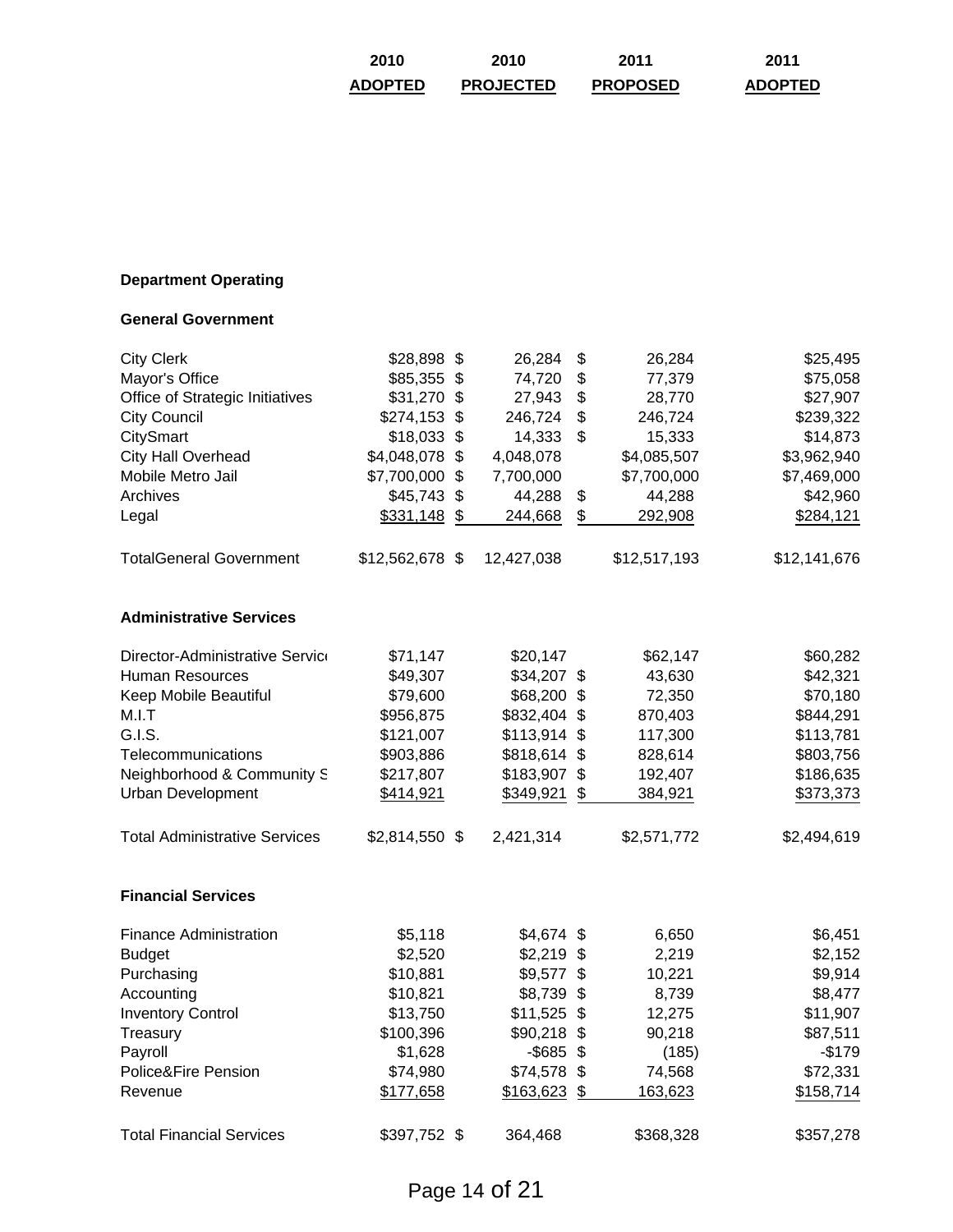|                                                  | 2010            | 2010             | 2011            | 2011             |
|--------------------------------------------------|-----------------|------------------|-----------------|------------------|
|                                                  | <b>ADOPTED</b>  | <b>PROJECTED</b> | <b>PROPOSED</b> | <b>ADOPTED</b>   |
|                                                  |                 |                  |                 |                  |
| <b>Economic, Culture, Community Develop.</b>     |                 |                  |                 |                  |
| <b>Historic Development</b>                      | \$41,279        | $$38,243$ \$     | 38,243          | \$37,096         |
| Mobile Museum of Art                             | \$745,761       | \$699,161        | \$<br>709,161   | \$687,886        |
| <b>History Museum</b>                            | \$538,743       | \$424,724 \$     | 504,307         | \$489,178        |
| Film Office(Fort Conde)                          | \$30,970        | \$28,750 \$      | 29,015          | \$28,145         |
| Total Economic, Culture, Com                     | $$1,356,753$ \$ | 1,190,878        | \$1,280,726     | \$1,242,305      |
| <b>Police</b>                                    |                 |                  |                 |                  |
|                                                  |                 |                  |                 |                  |
| Police Administration                            | \$493,330       | $$245,435$ \$    | 290,413         | \$306,684        |
| <b>Special Operations</b>                        | \$444,191       | $$444,191$ \$    | 486,966         | \$444,014        |
| <b>Field Operations</b><br><b>School Traffic</b> | \$883,689       | \$883,689 \$     | 883,689         | \$843,689<br>\$0 |
| <b>Investigative Services</b>                    | \$302,573       | \$302,573 \$     | 302,573         | \$300,573        |
| Police Towing & Impound                          | $-$470,000$     | $-$ \$470,000    | \$<br>(470,000) | $-$470,000$      |
| <b>Support Services</b>                          | \$1,007,357     | $$1,007,357$ \$  | 1,062,379       | \$1,054,379      |
| <b>Total Police</b>                              | $$2,661,140$ \$ | 2,413,245        | \$2,556,020     | \$2,479,339      |
| <b>Fire</b>                                      |                 |                  |                 |                  |
| <b>Fire Administration</b>                       | \$110,686       | $$98,191$ \$     | 98,190          | \$98,190         |
| <b>Fire Prevention</b>                           | \$31,353        | $$30,252$ \$     | 30,252          | \$30,252         |
| <b>Fire Training</b>                             | \$38,493        | $$34,746$ \$     | 34,746          | \$34,746         |
| Fire Suppression                                 | \$681,696       | \$654,592 \$     | 654,592         | \$629,682        |
| E-911                                            | \$14,050        | $$12,554$ \$     | 12,554          | \$12,554         |
| <b>Total Fire</b>                                | \$876,278 \$    | 830,335          | \$830,334       | \$805,424        |
| <b>Other Public Safety</b>                       |                 |                  |                 |                  |
| <b>Municipal Court</b>                           | \$128,251       | $$102,275$ \$    | 108,409         | \$105,157        |
| <b>Animal Shelter</b>                            | \$123,175       | \$115,561        | \$<br>115,561   | \$112,094        |
| <b>Total Other Public Safety</b>                 | $$251,426$ \$   | 217,836          | \$223,970       | \$217,251        |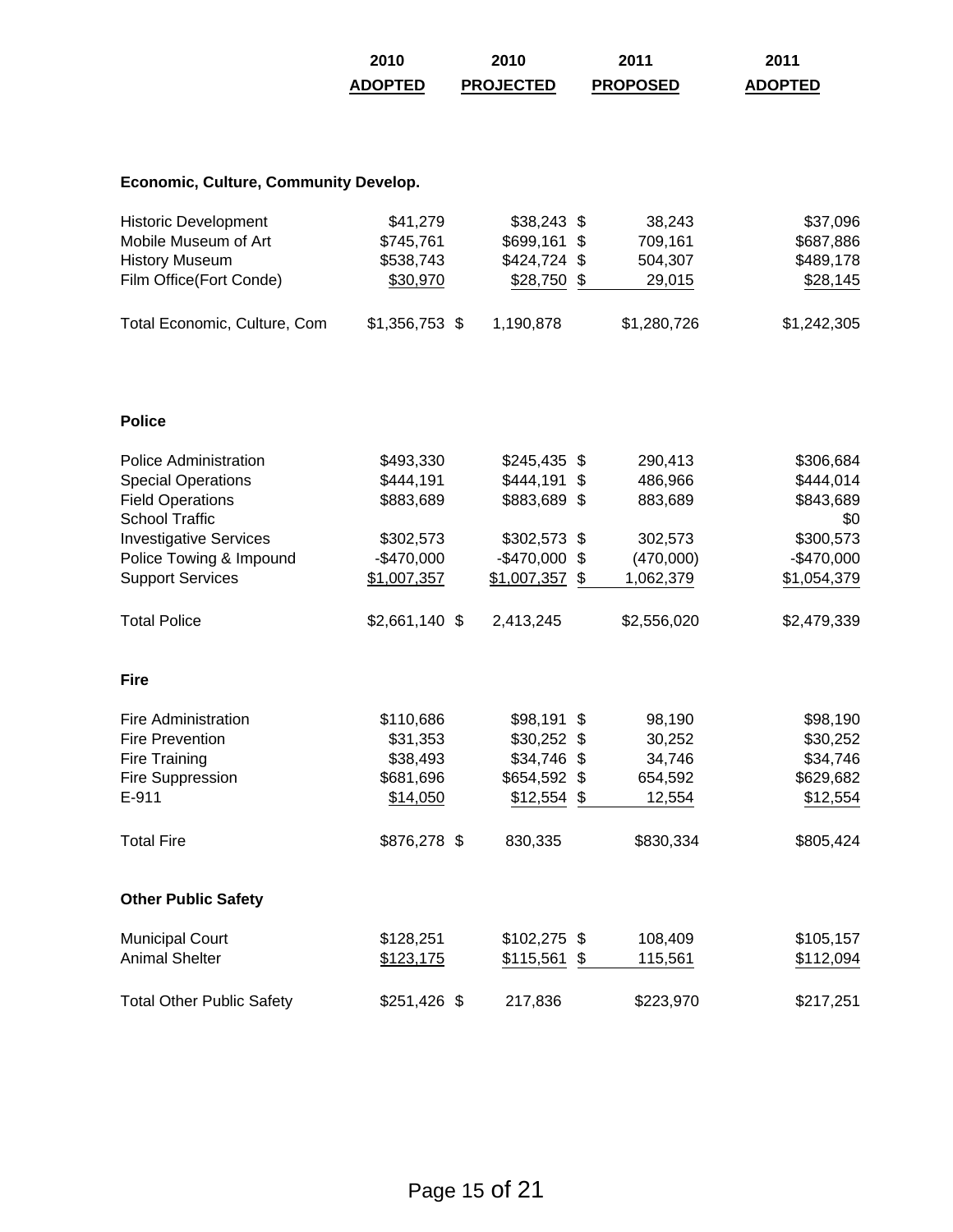| 2010           | 2010             | 2011            | 2011           |
|----------------|------------------|-----------------|----------------|
| <b>ADOPTED</b> | <b>PROJECTED</b> | <b>PROPOSED</b> | <b>ADOPTED</b> |

### **Public Works**

| <b>Public Services Administration</b> | \$4,640         | $$4,104$ \$ |      | 4,105        | \$3,982      |
|---------------------------------------|-----------------|-------------|------|--------------|--------------|
| <b>Flood Control</b>                  | \$299,468       | \$297,127   | S    | 397,127      | \$397,127    |
| <b>Public Works Administration</b>    | \$263,159       | \$244,197   | - \$ | 244,197      | \$244,197    |
| Concrete & Sidewalk                   | \$228,405       | \$215,072   | -S   | 215,072      | \$215,072    |
| R.O.W. Maintenance                    | \$110,522       | \$108,104   | -S   | 108,104      | \$108,104    |
| <b>Street Sweeping</b>                | \$136,039       | \$134,924   | \$   | 134,924      | \$134,924    |
| Asphalt/Street Repair                 | \$186,867       | \$172,684   | -S   | 172,684      | \$172,684    |
| Dredge                                | \$103,615       | \$101,475   | \$.  | 101,475      | \$101,475    |
| Storm Drain/Heavy Equipment           | \$177,546       | \$174,886   | \$.  | 144,886      | \$144,886    |
| Chastang Landfill                     | \$2,500,000     | \$2,500,000 | -S   | 2,500,000    | \$2,358,043  |
| <b>Bates Field</b>                    | \$15,000        | \$13,716    | \$   | 29,716       | \$29,716     |
| Solid Waste                           | \$294,332       | \$285,733   | \$.  | 285,733      | \$285,733    |
| Trash                                 | \$400,088       | \$398,020   | \$.  | 398,020      | \$398,020    |
| Electrical                            | \$272,941       | \$248,705   | -S   | 259,708      | \$251,917    |
| Engineering                           | \$66,923        | \$61,842    | \$   | 61,842       | \$59,987     |
| <b>Real Estate</b>                    | \$5,744         | \$4,436     | \$   | 5,066        | \$4,914      |
| <b>Equipment Services/Garage</b>      | \$5,517,270     | \$5,033,610 | \$.  | 5,836,270    | \$5,661,182  |
| <b>REAM DIRECTOR</b>                  | \$4,381         | \$3,512     | -S   | 3,981        | \$3,862      |
| P.A.E.                                | \$327,292       | \$291,292   | - \$ | 291,292      | \$282,553    |
| <b>Public Buildings</b>               | \$236,083       | \$227,134   | \$   | 227,134      | \$220,320    |
| Hank Aaron Stadium                    | \$6,000 \$      | 6,000       | \$   | 6,000        | \$5,820      |
| Mechanical Maintenance                | \$221,400       | \$213,044   | \$.  | 213,044      | \$206,653    |
| <b>Environmental Services</b>         | \$56,646        | \$53,964    | \$   | 55,298       | \$53,639     |
| <b>Traffic Engineering</b>            | \$229,730       | \$185,798   | \$   | 191,775      | \$186,022    |
| <b>Total Public Works</b>             | \$11,664,091 \$ | 10,979,379  |      | \$11,887,453 | \$11,530,832 |
|                                       |                 |             |      |              |              |

## **Parks, Recreation, Cemeteries**

| <b>Total Department Expenses</b>   | \$35,817,685<br>S. | 33,920,490      | \$35,349,196 | \$34,288,721 |
|------------------------------------|--------------------|-----------------|--------------|--------------|
| TotalParks, Recreation, Ceme       | $$3,233,017$ \$    | 3,075,997       | \$3,113,400  | \$3,019,997  |
| <b>Parks-Cemeteries Operations</b> | \$2,122,270        | $$2,060,583$ \$ | 2,061,083    | \$1,999,251  |
| Parks Maintenance                  | \$449,009          | \$426,337 \$    | 426,537      | \$413,741    |
| Mobile Regional Community C        | \$157,133          | $$144,730$ \$   | 149,729      | \$145,237    |
| Athletics                          | \$173,856          | $$156,356$ \$   | 159,356      | \$154,575    |
| <b>Special Activities</b>          | \$99,354           | \$83,650 \$     | 107,354      | \$104,133    |
| <b>Community Activities</b>        | \$130,411          | $$119,133$ \$   | 119,133      | \$115,559    |
| Recreation                         | \$95,795           | $$80,019$ \$    | 85,019       | \$82,468     |
| <b>PRC Director's Office</b>       | \$5,189            | $$5,189$ \$     | 5.189        | \$5,033      |
|                                    |                    |                 |              |              |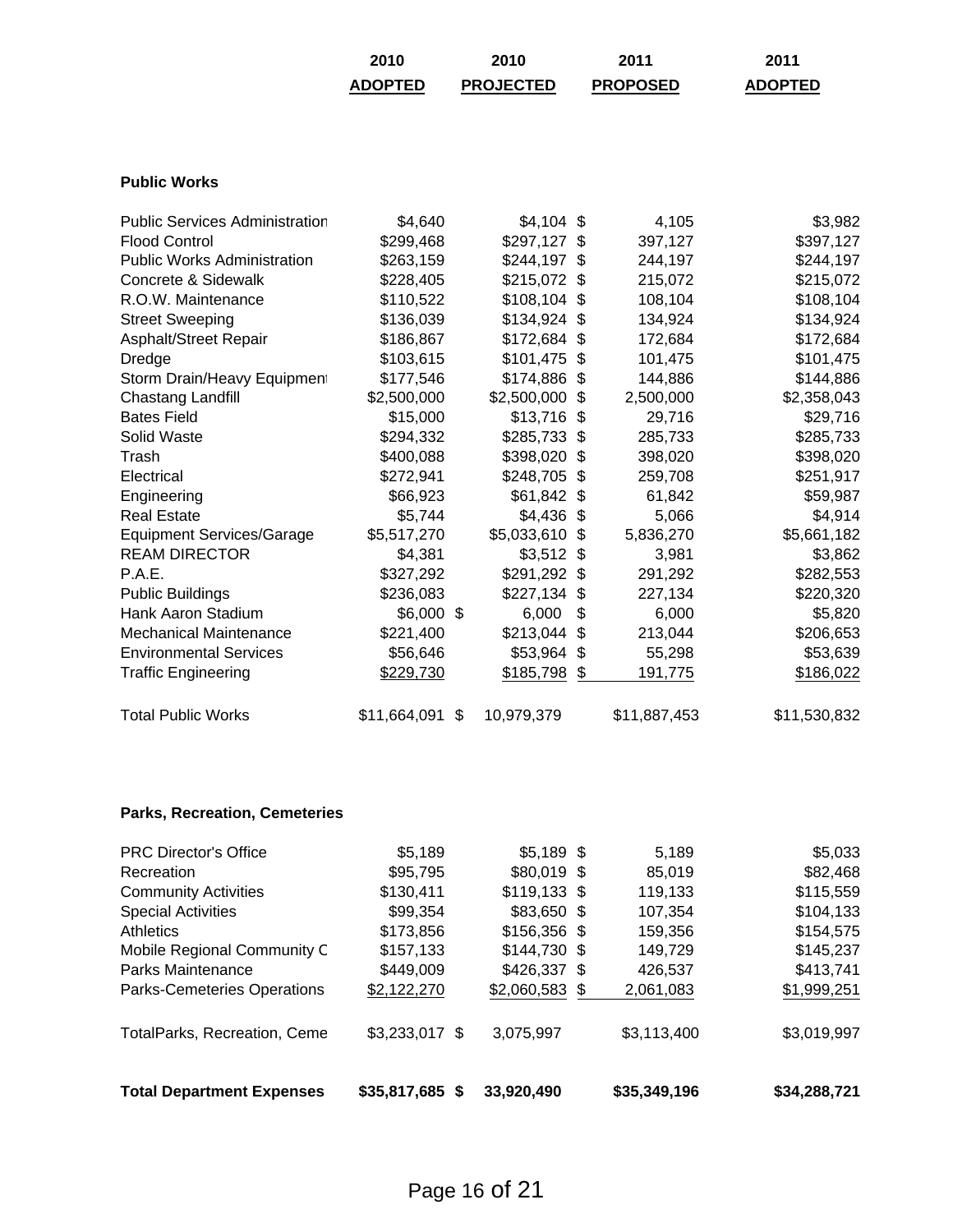| 2010           | 2010             | 2011            | 2011           |
|----------------|------------------|-----------------|----------------|
| <b>ADOPTED</b> | <b>PROJECTED</b> | <b>PROPOSED</b> | <b>ADOPTED</b> |

## **INTERNAL SERVICE AND ENTERPRISE FUNDS**

#### **MOTOR POOL**

| Revenues<br><b>Equipment Fund</b>                           | \$4,575,000<br>\$1,811,963              | \$4,575,000<br>$$1,811,963$ \$                     | \$4,575,000          | \$4,575,000<br>$\underline{\$0}$       |
|-------------------------------------------------------------|-----------------------------------------|----------------------------------------------------|----------------------|----------------------------------------|
| Total                                                       | \$6,386,963                             | \$6,386,963                                        | \$4,575,000          | \$4,575,000                            |
| Salary<br>Other Expenses<br><b>Transfer to General Fund</b> | \$146,017<br>\$3,100,400<br>\$3,100,000 | $$146,017$ \$<br>\$3,087,400 \$<br>$$3,100,000$ \$ | 143,080<br>3,387,400 | \$143,080<br>\$3,387,400<br><u>\$0</u> |
| <b>Total Expenses</b>                                       | \$6,346,417 \$                          | 6,333,417                                          | \$3,530,480          | \$3,530,480                            |
| <b>BALANCE</b>                                              | \$40,546                                | \$53,546                                           | \$1,044,520          | \$1,044,520                            |
| <b>MOBILE TENNIS CENTER</b>                                 |                                         |                                                    |                      |                                        |
| Revenues<br><b>Transfer from General Fund</b>               | \$68,529 \$<br>\$653,511                | 147,730 \$<br>\$653,511                            | 157,680<br>\$556,983 | \$157,680<br>\$556,983                 |
| Total                                                       | \$722,040                               | \$801,241                                          | \$714,663            | \$714,663                              |
| Salary<br><b>Other Expenses</b>                             | \$590,322<br>\$131,718                  | \$590,322 \$<br>\$125,466 \$                       | 574,443<br>140,220   | \$574,443<br>\$140,220                 |

Total Expenses  $$722,040 $$   $$715,788$   $$714,663$   $$714,663$ 

 $\texttt{BALANCE}$  \$0 \$0 \$0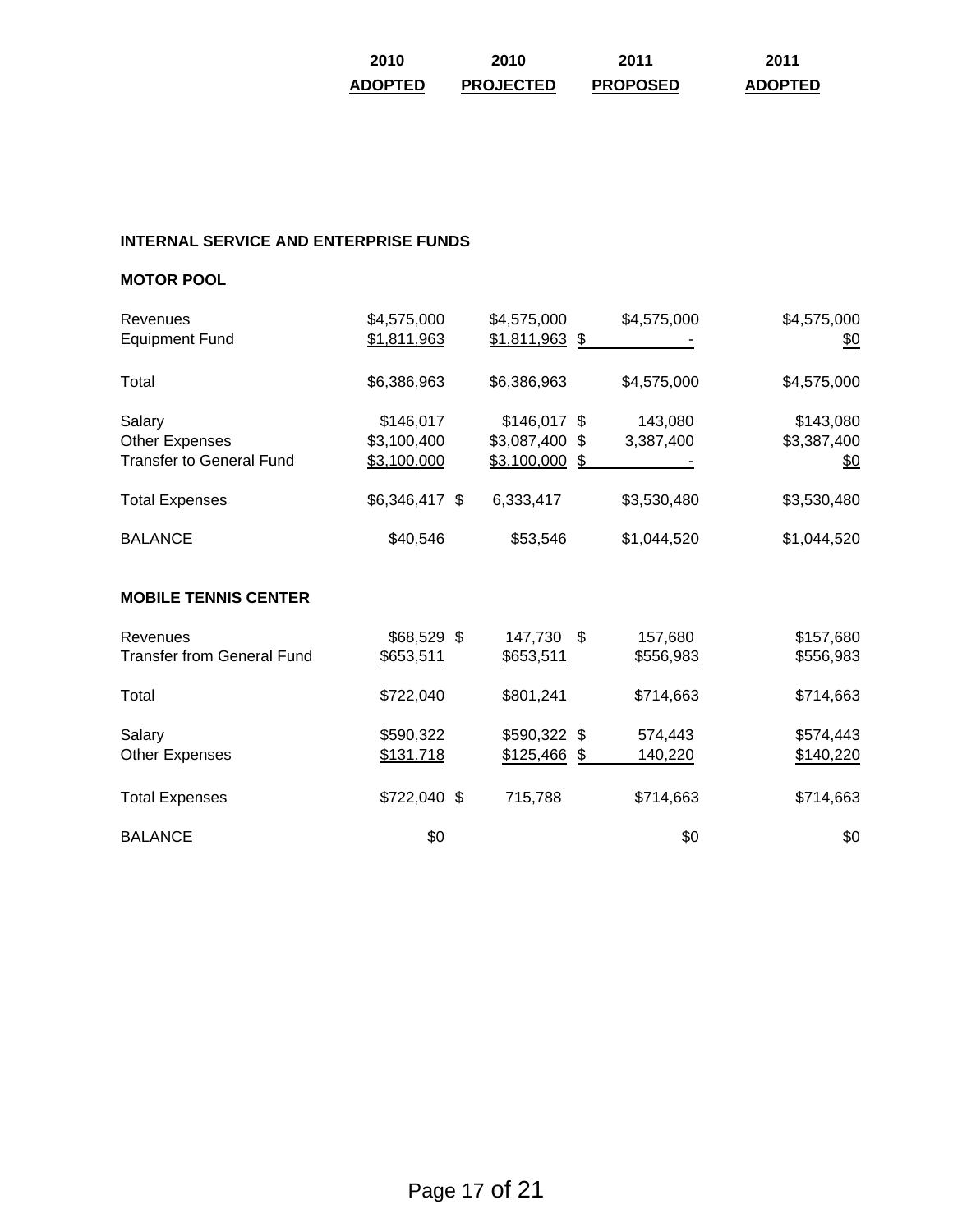| 2010           | 2010             | 2011            | 2011           |
|----------------|------------------|-----------------|----------------|
| <b>ADOPTED</b> | <b>PROJECTED</b> | <b>PROPOSED</b> | <b>ADOPTED</b> |

## **ALS TRANSPORT**

| Revenues                            | \$5,101,930     | \$5,101,930     | \$5,101,930     | \$5,101,930 |
|-------------------------------------|-----------------|-----------------|-----------------|-------------|
| <b>Transfer from General Fund</b>   | \$3,702,039     | \$3,702,039     | \$3,592,209     | \$3,592,209 |
| <b>Transfer from Strategic Plan</b> | \$1,023,428     | \$1,023,428     | \$1,023,428     | \$1,023,428 |
| Total                               | \$9,827,397     | \$9,827,397     | \$9,717,567     | \$9,717,567 |
| Salary                              | \$6,332,864     | \$6,332,864 \$  | 6,223,034       | \$6,223,034 |
| <b>Other Expenses</b>               | \$3,494,533     | $$3,494,533$ \$ | 3,494,533       | \$3,494,533 |
| <b>Total Expenses</b>               | \$9,827,397 \$  | 9,827,397       | \$9,717,567     | \$9,717,567 |
| <b>BALANCE</b>                      | \$0             | \$0             | \$0             | \$0         |
| <b>AZALEA CITY GOLF</b>             |                 |                 |                 |             |
| Revenues                            | $$1,503,548$ \$ | 1,400,406       | \$<br>1,383,979 | \$1,383,979 |
| <b>Fund Carryover</b>               | \$315,793       | \$315,793       | \$<br>420,711   | \$420,711   |
| Total                               | \$1,819,341     | \$1,716,199     | \$1,804,690     | \$1,804,690 |
| Salary                              | \$1,057,928     | $$1,057,928$ \$ | 1,043,277       | \$1,043,277 |
| <b>Other Expenses</b>               | \$761,413       | $$761,413$ \$   | 761,413         | \$761,413   |
| <b>Total Expenses</b>               | $$1,819,341$ \$ | 1,819,341       | \$1,804,690     | \$1,804,690 |
| <b>BALANCE</b>                      | \$0             | $-$103,142$     | \$0             | \$0         |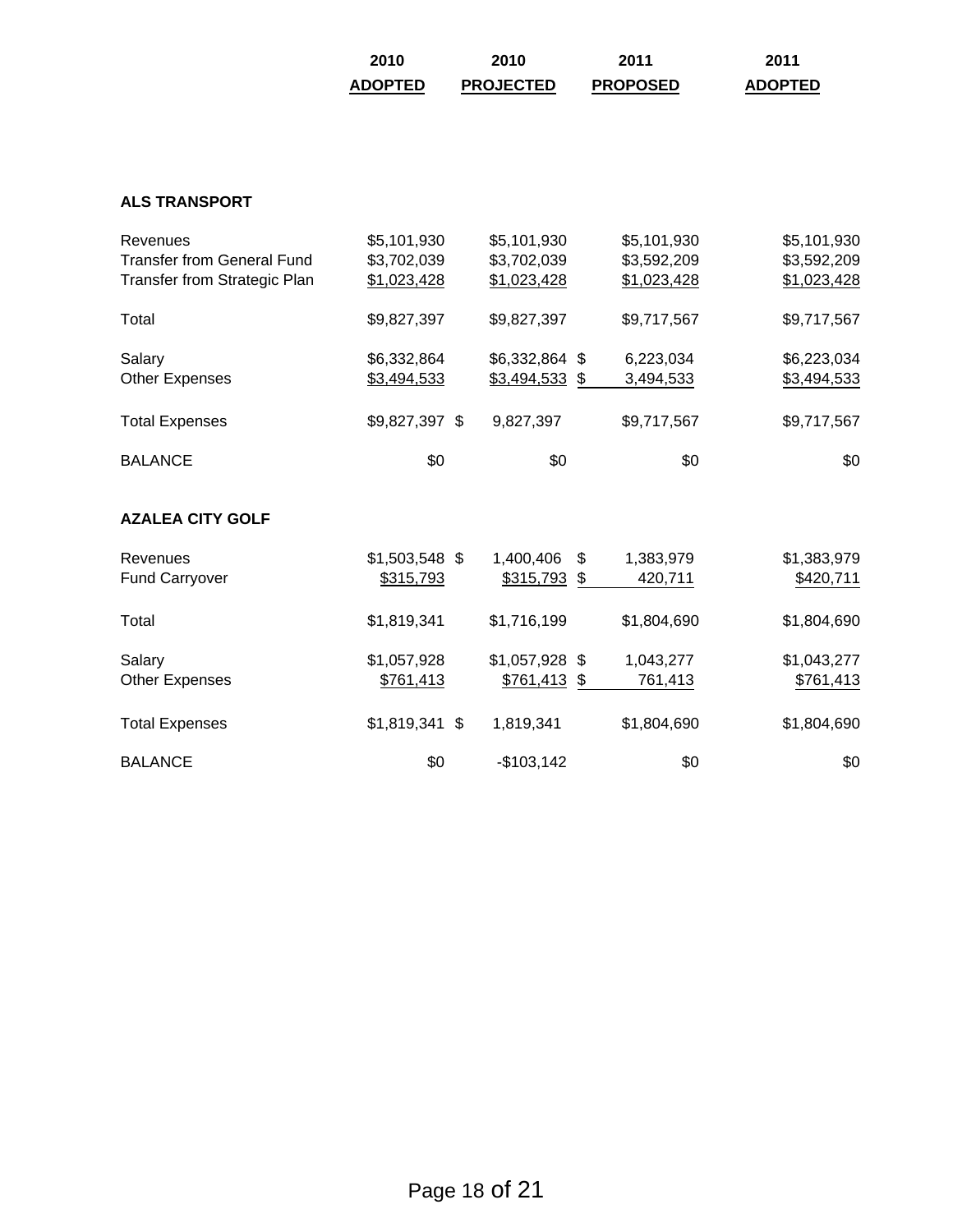| 2010           | 2010             | 2011            | 2011           |
|----------------|------------------|-----------------|----------------|
| <b>ADOPTED</b> | <b>PROJECTED</b> | <b>PROPOSED</b> | <b>ADOPTED</b> |

# **DUES**

| Alabama League of Municipali        | \$       | 21,332    | \$<br>21,332                   | \$<br>21,332  | \$21,332  |
|-------------------------------------|----------|-----------|--------------------------------|---------------|-----------|
| Coosa-Al River Association          | \$       | 1,500     | \$<br>1,500                    | \$<br>1,500   | \$1,500   |
| National League of Cities           | \$       | 11,091    | \$<br>11,091                   | \$<br>11,091  | \$11,091  |
| <b>Sister Cities International</b>  | \$       | 880       | \$<br>880                      | \$<br>880     | \$880     |
| So. Al. Regional Planning           | \$       | 388,881   | \$<br>388,881                  | \$<br>388,881 | \$388,881 |
| American Society of Public Ad       | \$       | 2,000     | \$<br>2,000                    | \$<br>2,000   | \$2,000   |
| U.S. Conference of Mayors           | \$       | 12,242    | \$<br>12,242                   | \$<br>12,242  | \$12,242  |
| Mobile County Municipal Asso        | \$       | 100       | \$<br>100                      | \$<br>100     | \$100     |
| Warrior-Tombigbee Develop.          | \$       | 1,800     | \$<br>1,800                    | \$<br>1,800   | \$1,800   |
|                                     |          |           |                                |               |           |
| <b>Total Dues</b>                   |          | \$439,826 | \$439,826                      | \$439,826     | \$439,826 |
| <b>Contracts</b>                    |          |           |                                |               |           |
| Ala School of Math & Science        | \$       | 45,000    | \$<br>45,000                   | \$<br>45,000  | \$45,000  |
| <b>America's Junior Miss</b>        | \$       | 97,200    | \$<br>97,200                   | \$<br>97,200  | \$97,200  |
| Area Agency on Aging                | \$       | 54,482    | \$<br>58,482                   | \$<br>58,482  | \$58,482  |
| Azalea Trail Run                    | \$<br>\$ | 8,100     | \$<br>8,100                    | \$<br>8,100   | \$8,100   |
| Bay Area Food Bank                  |          | 17,496    | \$<br>17,496                   | \$<br>17,496  | \$17,496  |
| <b>Big Brothers/Sisters</b>         | \$       | 14,580    | \$<br>14,580                   | \$<br>14,580  | \$14,580  |
| Boy Scouts of America, Mobile \$    |          | 15,593    | \$<br>15,593                   | \$<br>15,593  | \$15,593  |
| Boys & Girls Clubs                  | \$       | 377,505   | \$<br>377,505                  | \$<br>377,505 | \$377,505 |
| Boys & Girls Clubs-Juvenile Ji \$   |          | 32,400    | \$<br>32,400                   | \$            | \$0       |
| Business Improvement Distric \$     |          | 96,300    | \$<br>96,300                   | \$<br>96,300  | \$96,300  |
| <b>Business Innovation Center-S</b> | \$       | 23,328    | \$<br>23,328                   | \$<br>23,328  | \$23,328  |
| <b>Child Advocacy Center</b>        | \$       | 112,500   | \$<br>112,500                  | \$<br>112,500 | \$112,500 |
| Dearborn Street YMCA                | \$       | 15,561    | \$<br>15,561                   | \$<br>15,561  | \$15,561  |
| Dumas Wesley Community Ce           | \$       | 15,163    | \$<br>15,163                   | \$<br>15,163  | \$15,163  |
| <b>Exchange Club</b>                | \$       | 10,800    | \$<br>10,800                   | \$<br>10,800  | \$10,800  |
| Exploreum Museum                    | \$       | 450,000   | \$<br>450,000                  | \$<br>450,000 | \$450,000 |
| <b>Family Counseling</b>            | \$       | 5,184     | \$<br>5,184                    | \$<br>5,184   | \$5,184   |
| <b>Festival of Flowers</b>          | \$       | 9,000     | \$<br>9,000                    | \$<br>9,000   | \$9,000   |
| Foreign Trade Zone                  | \$       | 18,000    | \$<br>18,000                   | \$<br>18,000  | \$18,000  |
| <b>Girl Scouts of America</b>       | \$       | 15,593    | \$<br>15,593                   | \$<br>15,593  | \$15,593  |
| Goodwill                            | \$       | 23,328    | \$<br>23,328                   | \$<br>23,328  | \$23,328  |
| <b>Historic Preservation</b>        | \$       | 58,500    | \$<br>58,500                   | \$<br>58,500  | \$58,500  |
| <b>Human Relations Commission</b>   | \$       |           | \$                             | \$<br>15,500  | \$15,500  |
| Independent Living Center           | \$       | 55,258    | \$<br>55,258                   | \$<br>55,258  | \$55,258  |
| Interfaith Hospitality (Family P    | \$       | 27,000    | \$<br>27,000                   | \$<br>27,000  | \$27,000  |
| <b>International Festival</b>       | \$       | 24,300    | \$<br>24,300                   | \$<br>24,300  | \$24,300  |
| Joe Jefferson Playhouse             | \$       | 900       | \$<br>900                      | \$<br>900     | \$900     |
| Junior Achievement                  | \$       | 22,500    | \$<br>22,500                   | \$<br>22,500  | \$22,500  |
| <b>Ladd Memorial Stadium</b>        | \$       | 419,796   | \$<br>419,796                  | \$<br>419,796 | \$419,796 |
| Mobile Pops Band                    | \$       | 6,998     | \$<br>6,998                    | \$<br>6,998   | \$6,998   |
| Mobile Advisory Commission/I        | \$       | 8,074     | \$<br>8,074                    | \$<br>8,074   | \$8,074   |
| Mobile Arts Council                 | \$       | 72,900    | \$<br>72,900                   | \$<br>72,900  | \$72,900  |
| Mobile Azalea Trail/Festival        | \$       |           | 9Page\$19 of 2 <sup>,831</sup> | \$<br>9,331   | \$9,331   |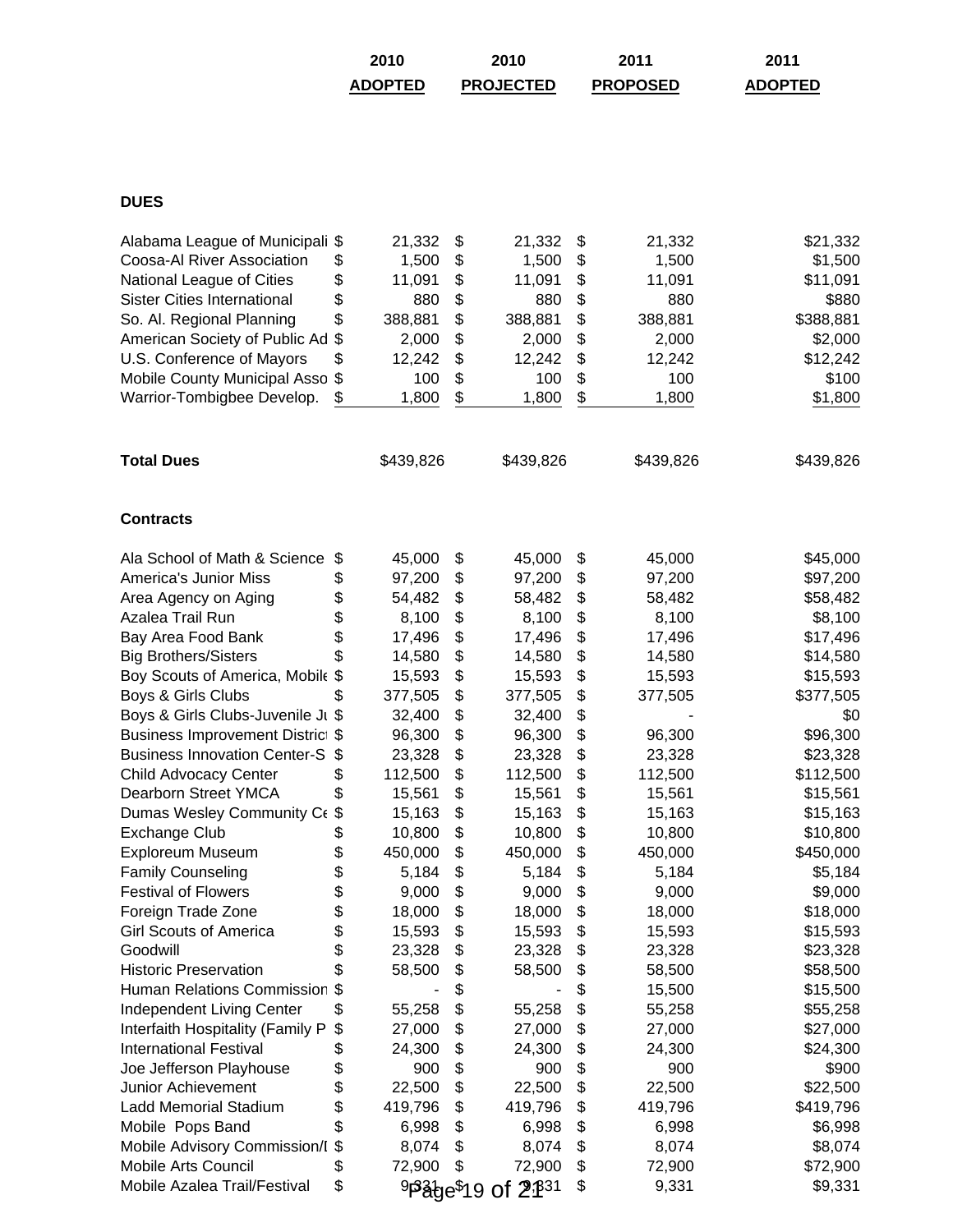|                                   |                           | 2010           | 2010             | 2011            | 2011           |
|-----------------------------------|---------------------------|----------------|------------------|-----------------|----------------|
|                                   |                           | <b>ADOPTED</b> | <b>PROJECTED</b> | <b>PROPOSED</b> | <b>ADOPTED</b> |
|                                   |                           |                |                  |                 |                |
|                                   |                           |                |                  |                 |                |
|                                   |                           |                |                  |                 |                |
|                                   |                           |                |                  |                 |                |
| <b>Mobile Ballet</b>              | \$                        | 18,000         | \$<br>18,000     | \$<br>18,000    | \$18,000       |
| Mobile Bay Area Veteran's Da \$   |                           | 2,916          | \$<br>2,916      | \$<br>2,916     | \$2,916        |
| Mobile Bay National Estuary F     | \$                        | 28,800         | \$<br>28,800     | \$<br>28,800    | \$28,800       |
| Mobile Bay Sports Authority       | \$                        | 45,000         | \$<br>45,000     | \$<br>45,000    | \$45,000       |
| <b>Mobile Botanical Gardens</b>   | \$                        | 16,200         | \$<br>16,200     | \$<br>16,200    | \$16,200       |
| Mobile Christmas & Holiday Pa     | \$                        | 18,000         | \$<br>18,000     | \$<br>18,000    | \$18,000       |
| <b>Mobile Community Action</b>    | \$                        | 43,380         | \$<br>43,380     | \$<br>43,380    | \$43,380       |
| Mobile Opera                      | \$                        | 25,401         | \$<br>25,401     | \$<br>25,401    | \$25,401       |
| Mobile Patriots (Wheelchair ba    | $\boldsymbol{\mathsf{S}}$ | 5,832          | \$<br>5,832      | \$<br>5,832     | \$5,832        |
| Mobile Swim Association           | \$                        | 2,916          | \$<br>2,916      | \$<br>2,916     | \$2,916        |
| Mobile Symphony                   | \$                        | 44,906         | \$<br>44,906     | \$<br>44,906    | \$44,906       |
| Mobile Tennis Association         | \$                        | 75,330         | \$<br>75,330     | \$<br>75,330    | \$75,330       |
| <b>Mobile Theatre Guild</b>       | \$                        | 4,140          | \$<br>4,140      | \$<br>4,140     | \$4,140        |
| <b>Mobile United</b>              | \$                        | 15,480         | \$<br>15,480     | \$<br>15,480    | \$15,480       |
| Mobile Youth Orchestra            | \$                        | 11,664         | \$<br>11,664     | \$<br>11,664    | \$11,664       |
| Mobile's Singing Children         | \$                        | 810            | \$<br>810        | \$<br>810       | \$810          |
| Nat'l African-American Archive \$ |                           | 45,000         | \$<br>45,000     | \$<br>45,000    | \$45,000       |
| OZANAM Charitable Pharmac \$      |                           | 19,440         | \$<br>19,440     | \$<br>19,440    | \$19,440       |
| Penelope House                    | \$                        | 145,800        | \$<br>145,800    | \$<br>145,800   | \$145,800      |
| <b>Ronald McDonald House</b>      | \$                        | 2,592          | \$<br>2,592      | \$<br>2,592     | \$2,592        |
| Salvation Army                    | \$                        | 17,496         | \$<br>17,496     | \$<br>17,496    | \$17,496       |
| <b>Senior Citizens Services</b>   | \$                        | 188,100        | \$<br>188,100    | \$<br>188,100   | \$188,100      |
| Sickle Cell Disease Assoc.        | \$                        | 13,500         | \$<br>13,500     | \$<br>13,500    | \$13,500       |
| South Alabama Cares               | \$                        | 18,000         | \$<br>18,000     | \$<br>18,000    | \$18,000       |
| Tillmans Corner Chamber of C      | $\boldsymbol{\mathsf{S}}$ | 9,000          | \$<br>9,000      | \$<br>9,000     | \$9,000        |
| United Way of SW AI, Inc.         | \$                        | 43,200         | \$<br>43,200     | \$<br>43,200    | \$43,200       |
| <b>Volunteer Mobile</b>           | \$                        | 32,400         | \$<br>32,400     | \$<br>32,400    | \$32,400       |
| <b>Wilmer Hall</b>                | \$                        | 5,184          | \$<br>5,184      | \$<br>5,184     | \$5,184        |
| Women's Business Assistance       | $\mathfrak{F}$            | 5,184          | \$<br>5,184      | \$<br>5,184     | \$5,184        |
| <b>Youth Council</b>              | \$                        | 10,800         | \$<br>10,800     | \$<br>10,800    | \$10,800       |
| Youth Leadership Mobile           | \$                        | 2,916          | \$<br>2,916      | \$<br>2,916     | \$2,916        |
|                                   |                           |                |                  |                 |                |
|                                   |                           |                |                  |                 |                |
| <b>Total Contracts</b>            |                           | \$3,147,557    | \$3,151,557      | \$3,067,157     | \$3,067,157    |